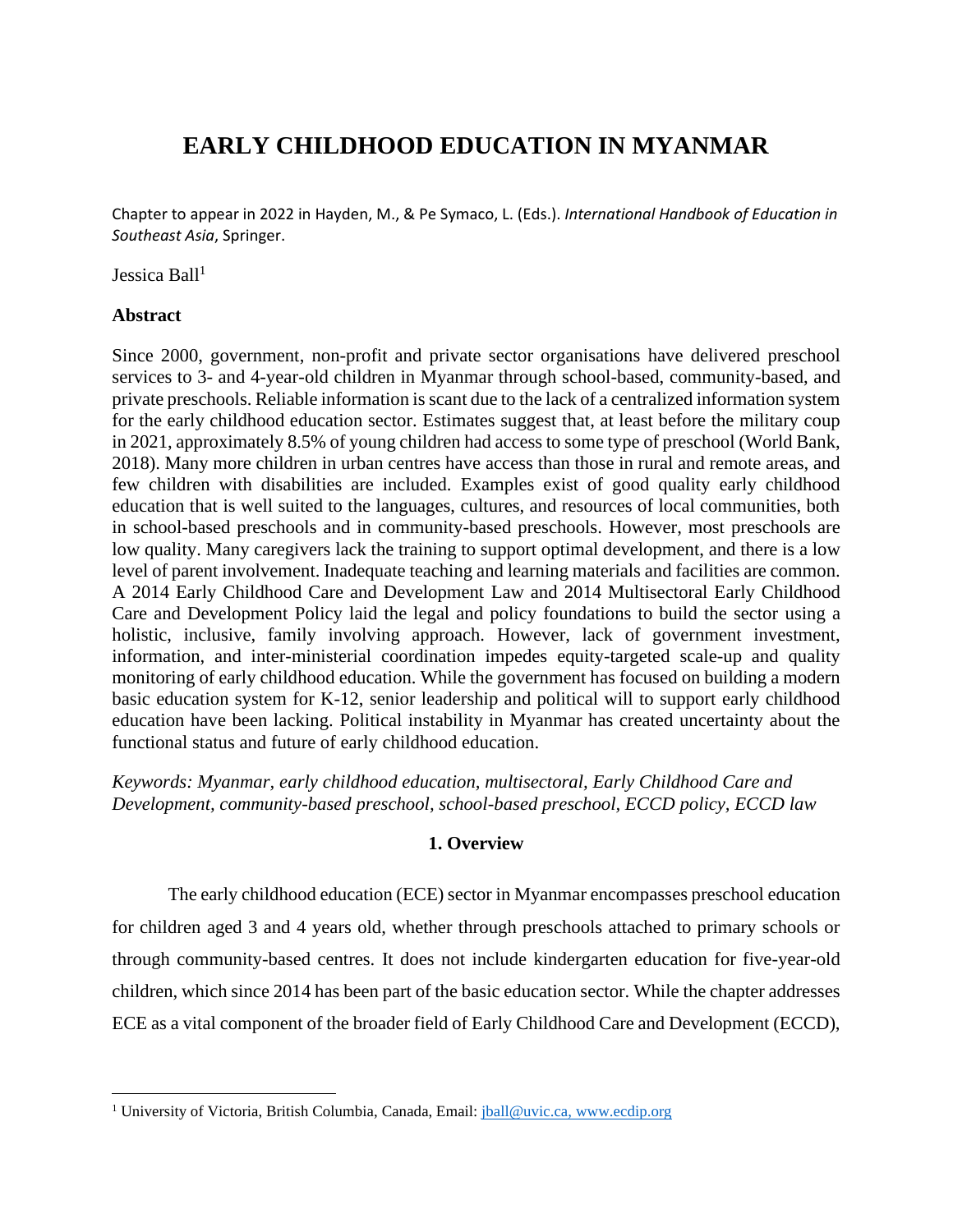which covers children's care and education up to the age of 8, its focus is the preschool education of children aged 3 and 4 years old.

## **Development of the Sector**

ECE is a relatively recent phenomenon in Myanmar. It was not until 1998 that the Ministry of Education (MOE) first discussed opening school-based preschool classes (or nurseries) for 3 and 4-year-old children. The first of these preschools were opened in 2001. Prior to 2001, local civil society and faith-based organisations were the main providers of preschools and other early childhood services. Early contributors included faith-based organizations delivering a range of services to community members of varying faiths (e.g., Myanmar, Karen, and Kachin Baptist Conventions, Catholic Relief Services) and civil society organizations based in Yangon (e.g., Pyinnya Tazaung Association, Yinthway Foundation, Karuna Myanmar Social Services). Beginning in the 1990s, these groups offered short-term caregiver training programs and parent education. Yinthway Foundation created the first books, instructional posters, and low-cost learning materials for preschools.

In 2001, an ECCD Working Group was formed, including representatives of local and international non-government organizations. In 2008, UNICEF and Save the Children involved this group in responding to the humanitarian crisis occasioned by Cyclone Nargis. Over subsequent years, several civil society organizations formed which, at various times, invested in community and school-based preschool development. The MOE also increased the number of preschools attached to primary schools. Through its Department of Social Welfare (DSW), the Ministry of Social Welfare, Refugees and Resettlement (MSWRR) assumed responsibility for supporting the establishment of community-based preschools in partnership with parents and community leaders, and often with the support of national and international non-government organizations.

Currently, in Myanmar, the MOE oversees school-based preschools, while the MSWRR, through its DSW, manages licensing of community-based preschools and offers training for preschool caregivers. Many preschools are operated by faith-based and community-based organizations, including ethnic education groups, often funded by parents' contributions. Most of these are unlicensed. Many community-based programs lack the resources or information to apply for a licence successfully. In any event, the licensing process is slow because the DSW lacks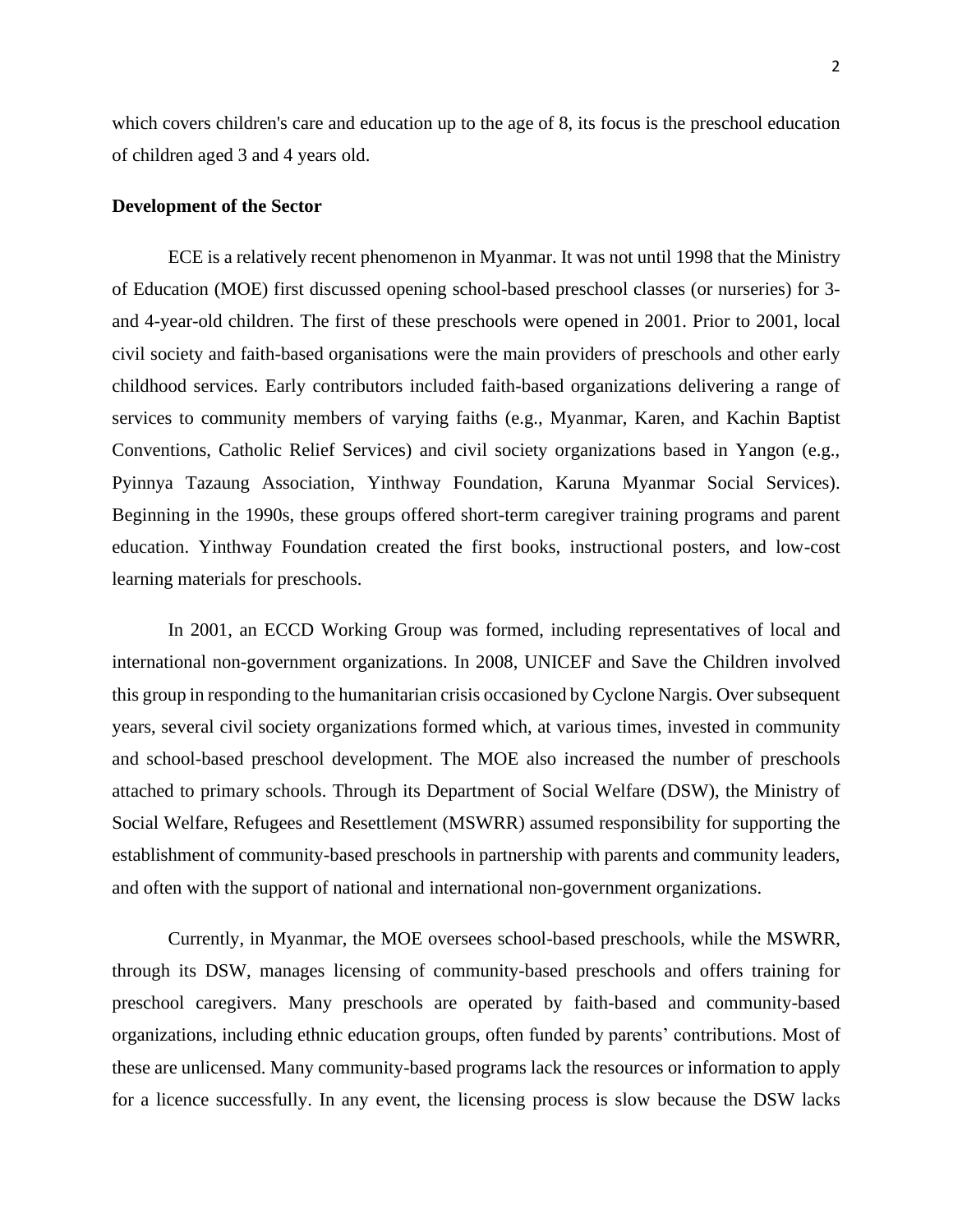sufficient staff members and resources to support inspection visits. It also lacks enough funds to provide the public stipend intended to be given for programs that have been licensed.

In general, reliable data about the sector is either difficult to access or does not yet exist. While there may be a central registry of preschools, this information is unavailable. A 2013 UNESCO report noted that, while the Government of Myanmar recognizes that ECCD was an important public provision, there was no official register of the number of ECCD services available, including various kinds of preschools (UNESCO, 2013). As Ang and Wong found in 2015, this lack of reliable, current data on access to ECE continues to be a key challenge to assessing supply and demand for ECE and disparities across demographic groups. However, it is generally understood that the supply of ECE services in Myanmar is inadequate and lags far behind provision levels in most other Asia-Pacific countries. A UNESCO report in 2014 listed Myanmar as one of 30 countries globally that were "very far from target" in achieving a pre-primary enrolment rate of at least 70% by 2015 (UNESCO, 2014, p. 50). In 2011, a total of 258,235 children, including 95,006 girls and 109,743 boys, were enrolled in either school-based or community-based preschools, yielding a gross enrolment rate in preschool education of only 22.9%, compared with 62% for the Asia-Pacific region (Ministry of National Planning and Economic Development, 2011). Yet, reported enrolment data from various sources are contradictory. The number of children enrolled in pre-primary education was estimated at 10% in 2010 and 9% in 2012 (UNESCO 2014; World Bank, 2014). A report by Knoema (n.d.) described pre-primary enrolment as having increased from 2.1% in 1999, to 4.6% in 2007, to 23.5% in 2014, with equal numbers of girls and boys, and private pre-primary programs accounting for 82.1% of all children enrolled in 2014. Varying combinations of kindergarten and preschool enrolment, and public and private enrolment, may account for seeming contradictions.

## **The ECCD Law (2014)**

In 2014, the national legislature enacted an *Early Childhood Care and Development Law* (referred to hereafter as the ECCD Law) (Ministry of Social Welfare, Refugees and Resettlement [MSWRR], 2014). The Law provided a regulatory framework for establishing and monitoring the quality of ECCD services, including school-based and community preschool and day care centres, and home-based services. Chapter 3 of the Law provided for creating a Central Supervisory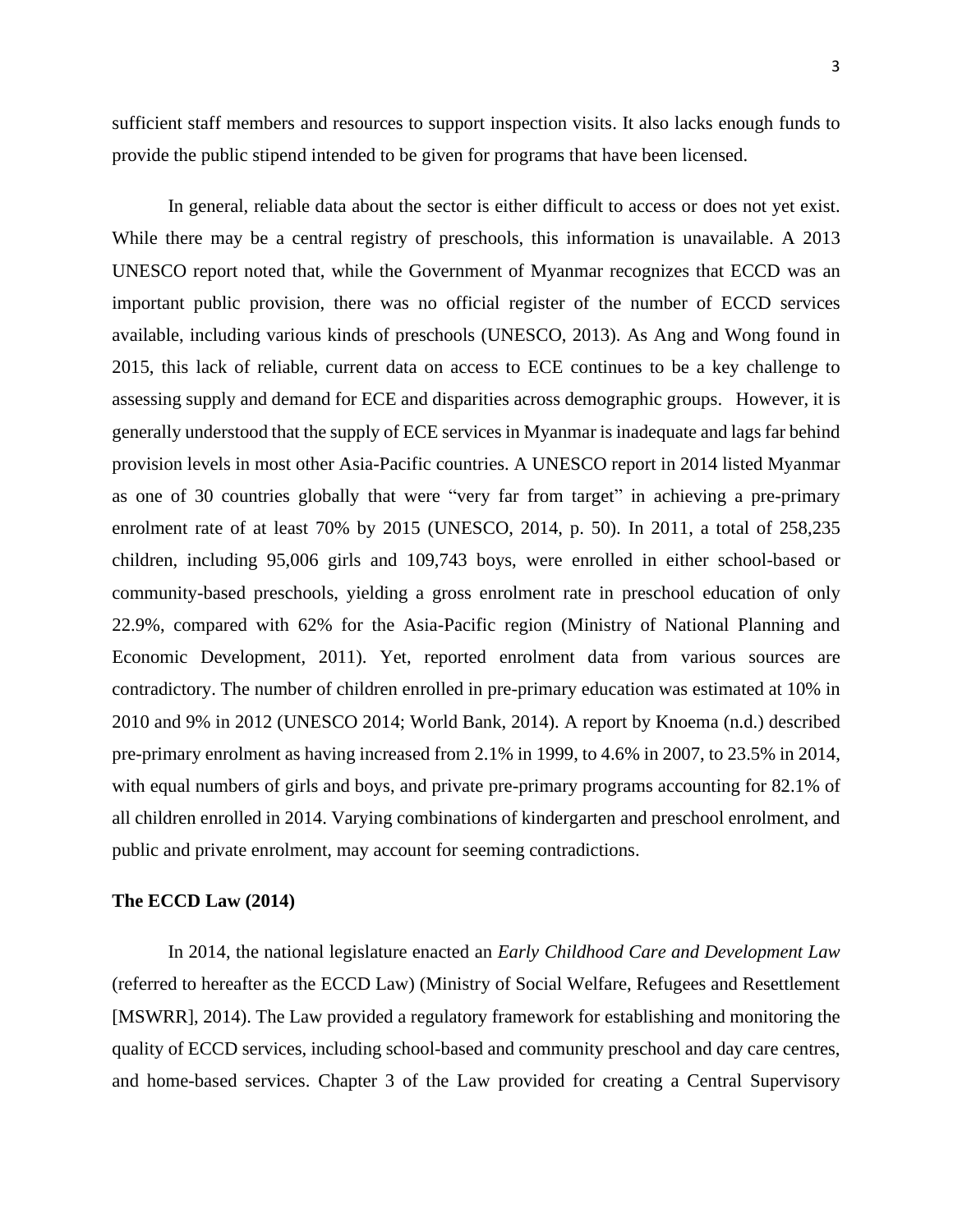4

Committee for ECCD, comprising senior personnel from the MSWRR, the MOE, the Ministry of Home Affairs, the Ministry of Religious Affairs, the Ministry of Health, and the Ministry of Industry. The Committee was also to include the Chair of the Myanmar Maternal and Child Welfare Association and representatives of relevant voluntary organisations. Functions of the Committee were identified as the provision of technical assistance, the extension of ECCD coverage, the formation of state and regional supervisory bodies, the issuance of permits for day care centres and preschools and community (or home-based) service providers, the supervision of service provision, the implementation of a nutrition programme, and the management of an ECCD fund. Chapter 4 prescribed a similar model for state and regional supervisory bodies, which were to have responsibility for providing technical assistance, as well as supervising and coordinating ECCD services. Chapter 6 set out minimum standards for preschools and day care centres. Chapter 7 set out minimum standards for community- and home-based ECCD. Chapters 8 through 10 stipulated procedures for action, appeal, and penalties against non-compliant ECCD providers. However, there is currently no evidence available as to whether this Committee has ever been established or is functional, though some stipulations in the Law were acted upon, such as creating minimum standards for preschools and day care centres.

The ECCD Law created confusion in the sector because a Multisectoral ECCD Policy (Government of the Republic of Myanmar, 2014) (referred to hereafter as the ECCD Policy) was approved later in the same year, with some areas of contradiction between the two documents. For example, the ECCD Law stipulated that an ECCD centre must be registered, and that registration required the centre to have teachers or caregivers who had completed the accredited training. However, the provision of accredited training by the DSW had barely commenced, and the availability of opportunities for training fell far short of the number of centres seeking training. Therefore, few staff in ECCD centres received any training. ECCD centres were also supposed to be levied a registration fee, but most ECCD centres could not afford to pay the registration fee. While the Law was well-intended, it was imposed without warning on an emerging system of ECCD provision that was fragile and lacking in technical and financial resources.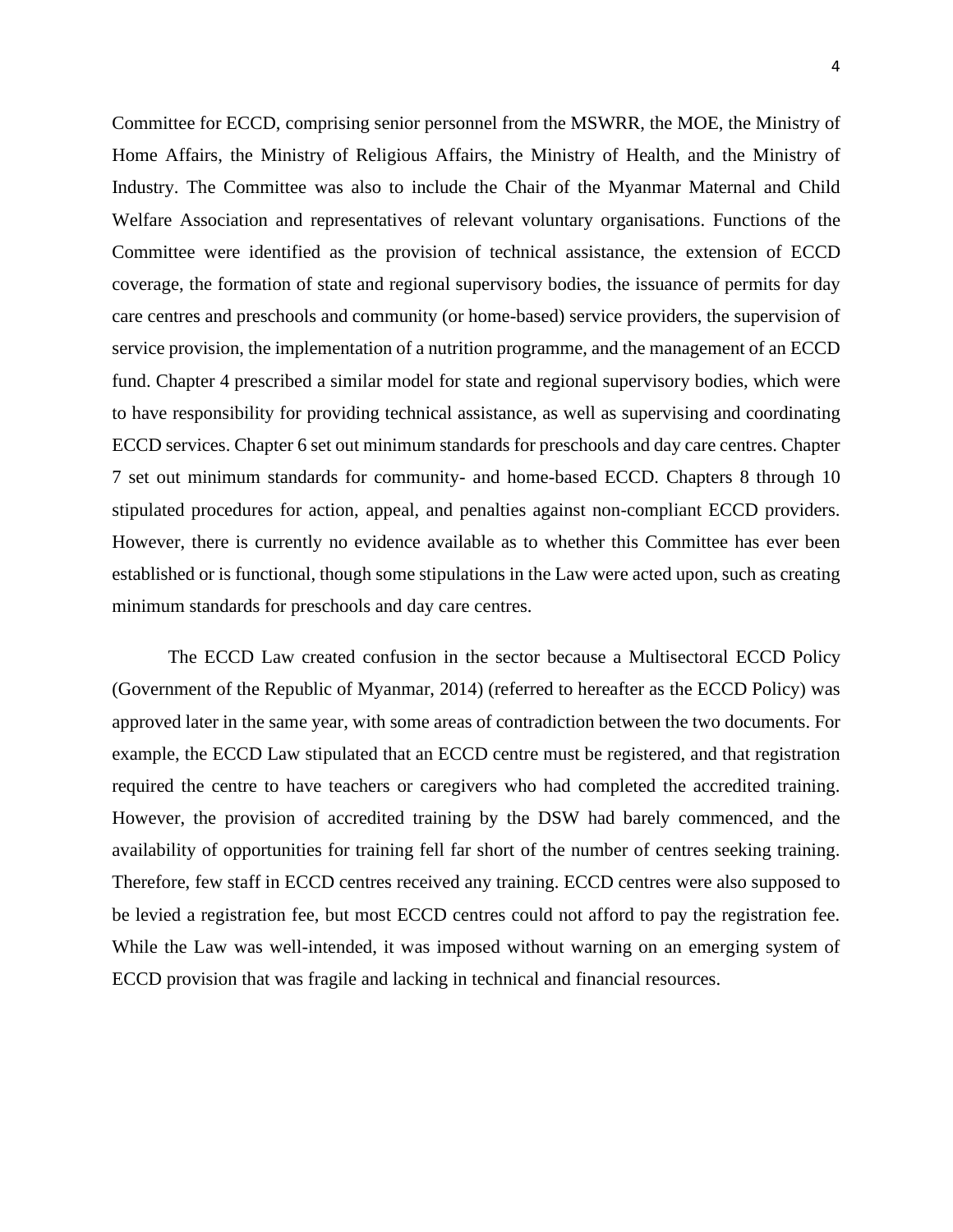#### **The ECCD Policy (2014)**

The ECCD Policy received official approval in 2014. In 2015, a strategic plan for its implementation was developed. The policy development process began in 2012 and involved a steering committee and task force with representatives of ten ministries and 16 organizations, including international and national non-governmental organizations. An external consultant assisted in formulating the conclusions of deliberations among these many contributors.

The ECCD Policy asserted that over eight million children under 8 years old would benefit. Its vision stated that: "From birth to 8 years of age, all children of the Republic of the Union of Myanmar…will receive holistic, high-quality and developmentally-appropriate care in conditions of freedom, equity, and dignity to ensure they will be happy, healthy, well-nourished, socially adept, emotionally balanced and well protected to contribute positively to their families, communities and the nation" (p. 5). This vision was to be achieved by establishing high-quality ECCD services with multisectoral coordination at all levels in the fields of education, health, nutrition, environmental sanitation, and protection. ECCD collaborations included government, non-government, faith-based and community-based organizations, professional associations, foundations, higher education institutions, private sector groups, and international development partners.

To ensure ECCD services were provided equitably, the policy stated that the services offered would be culturally and linguistically appropriate:

The national ECCD system infrastructure will be developed, and quality assurance initiatives will be implemented, including annual program planning and budgeting; service standards and guidelines; high-quality pre-and in-service training for professionals, paraprofessionals and volunteers; comprehensive supervisory systems; monitoring and evaluation activities to assess program outcomes and ensure accountability; timely provision of materials, supplies, feeding and health services; and the development of plans and interventions for children affected by emergencies. (p. 6).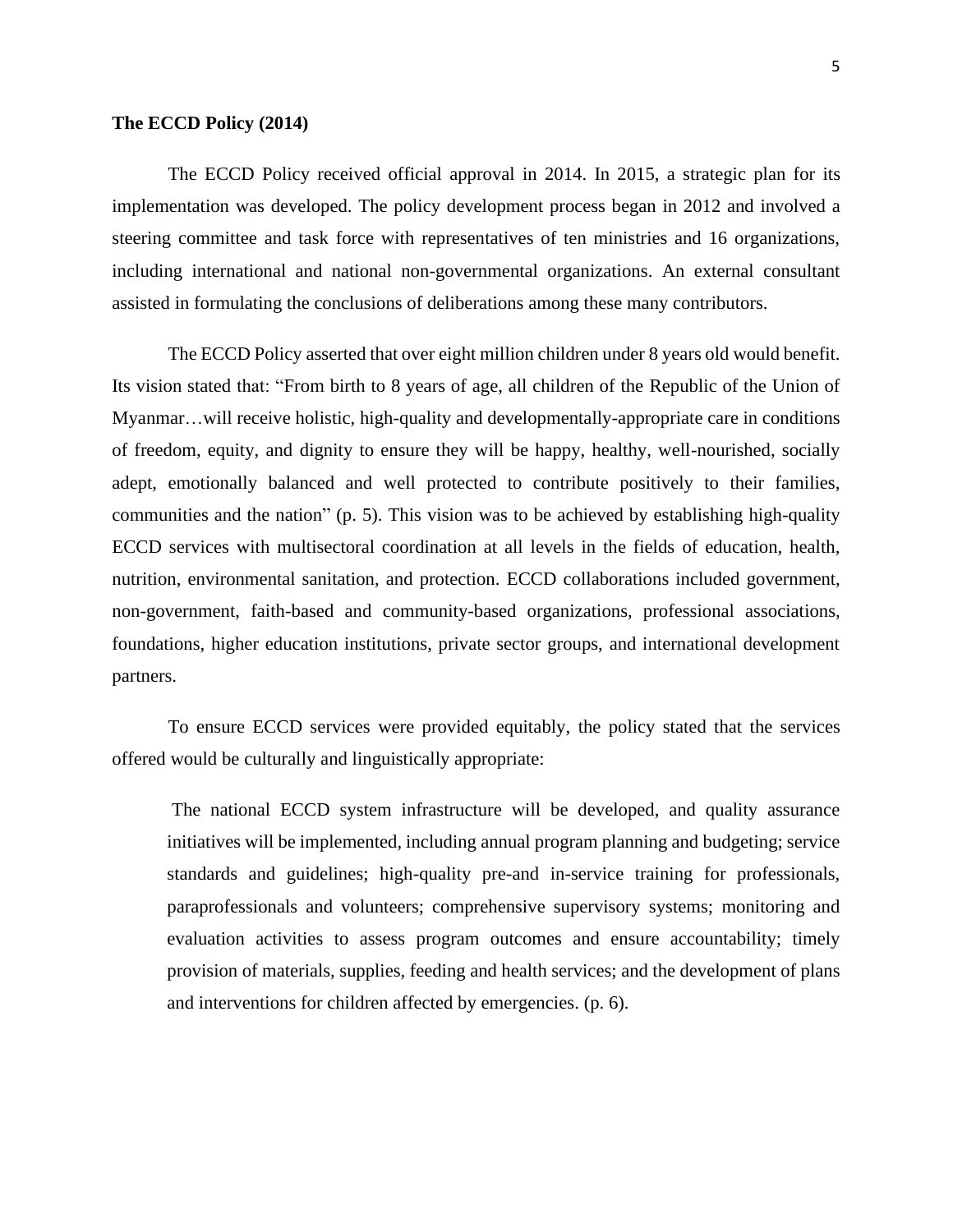The ECCD Policy aspired to provide universal, affordable, and inclusive preschool services for all 3- and 4-year-old children, including the beginning of transition activities to kindergarten and primary school.

However, little of this ambitious policy has been achieved to date. In the years following approval of the policy, there was no noticeable increase in government spending on ECCD, and, one by one, development partners previously engaged with the early childhood education sector, for example, Save the Children, the Myanmar Education Consortium, and UNICEF, shifted from ECCD to attend to other priorities, leaving PLAN International, Open Society Foundation, World Vision, and Hope International as the primary development partners for ECCD. Even the soundest laws and policies have little impact on outcomes if there are weak governance and delivery systems. As a UNESCO/UNICEF (2015) report on the broken promise of education for all stated: "In some countries, sound policies are in place, but children and schools on the ground see little of the intended effects due to inefficiency, corruption or low capacity at the local and district level" (p. 103). In Myanmar, except for school-based preschools in some primary schools, funding for ECE training, and inspections by the DSW, there is no discernible public investment in ECE.

# **2. Access**

The ECCD Law and ECCD Policy, together with reports by various local and international non-government organizations and recommendations from a Comprehensive Education Sector Review (CESR) launched in 2012, advocated increasing access to ECE, especially for extremely poor and vulnerable children and children with disabilities, as well as increasing demand for ECE, and improving quality. Recommendations encompassing improvements across all aspects of the ECCD sector sought to raise ECCD in Myanmar to standards typical of other Southeast Asian nations. While some improvements were made in the basic education sector following the adoption in 2016 of the five-year *National Education Strategic Plan*, aspirations specifically for ECCD were generally not realized.

However, between 2001 and 2015, some progress was made by MOE establishing more school-based preschools. This strategy was cost-effective because it capitalized on existing school infrastructure, governance structures, and educator experience. In 2009-10, a study found that schools with a preschool attached to them had a significantly higher student attendance rate in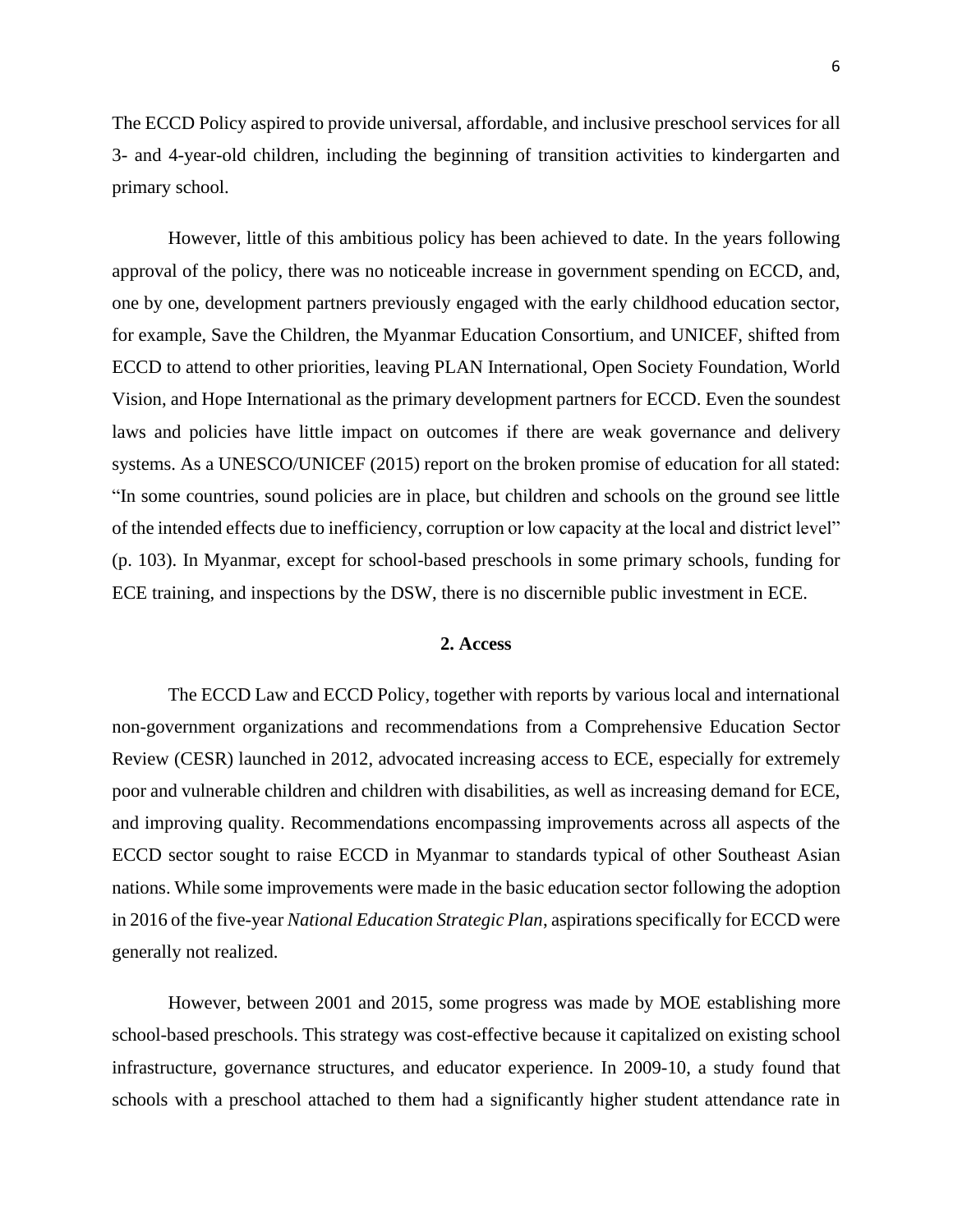grade 1 than schools without a preschool (UNICEF, 2012). However, the UNICEF report noted that scaling up school-based preschools had followed an equity-based targeting formula. Rural and remote communities without primary schools had not benefited.

A critical issue affecting access in the ECE sector is the language of instruction adopted. The regions of Myanmar with the least access to ECE are also those with the most linguistic diversity. There are at least 135 languages used in Myanmar. Burmese is used in the homes of the dominant Bamar ethnic group, which is most populous in the lowlands, including in Yangon. Nondominant languages are used by ethnic groups that are more populous in the highlands of upper Myanmar and the border states. However, Burmese is the only official language in Myanmar and is the medium of instruction in the public education system, including in school-based preschools. Thus, many children have not had access to ECE in a language that they or their parents can understand because Burmese is not their home language.

Since 2015, non-dominant languages have been permitted to supplement Burmese in the education system (Bradley, 2016), including preschools. Ethnic communities' self-determination regarding the language of education has been a core issue in ethnic conflicts in Myanmar, including through armed conflict and the development of alternative ethnic education regimes (South & Lall, 2016). Thus, some children in non-dominant language communities have had access to community based ECE delivered in their non-dominant, first language by ethnic minority education bodies.

Currently, it is likely that at least 90% of 3- and 4-year-old children in Myanmar lack access to ECE. Many young children in Myanmar who have the greatest need for quality early childhood services, such as children with disabilities, children exposed to armed conflict, and those living in remote areas, are unable to access ECE. Myanmar trails its neighbours in the geographical distribution of ECE, with most programs concentrated in urban areas where only 30% of the population reside (Ministry of National Planning and Economic Development, 2011). The country consistently receives a low ranking in the World Inequality Database on Education, with Myanmar ranked at the same level as Sierra Leone, Uzbekistan, and Kyrgyzstan in ECE enrolments (UNESCO, 2014).

Wide disparities have also been noted between urban preschool *attendance* at approximately 39% and rural attendance at about 16%. Across states, attendance rates at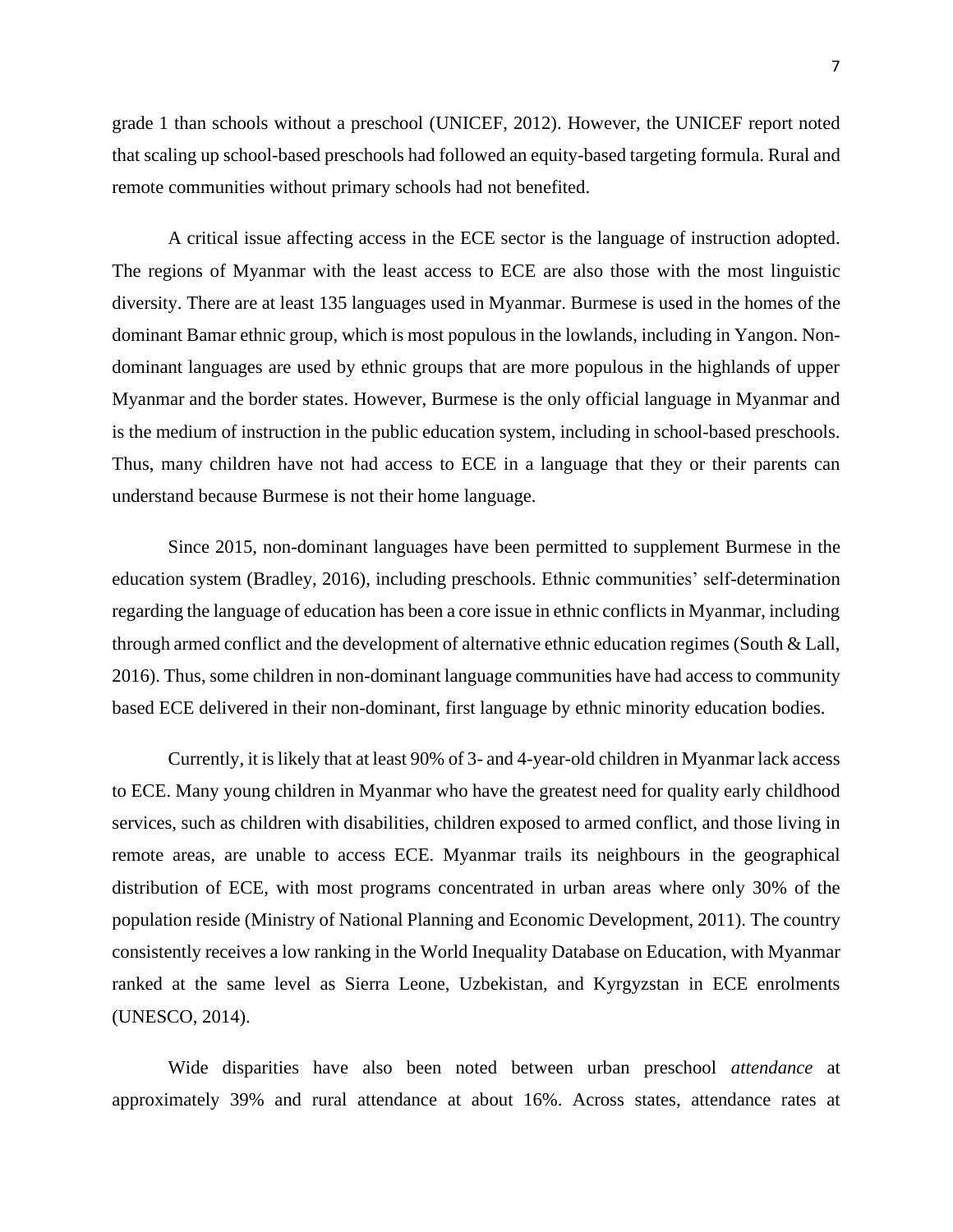preschools are highly variable, ranging from 61% in Kayah State to 5% in Rakhine State. Nationally, older children are more likely to participate in preschool; the participation rate is 32% for 4- to 5-year-olds, compared with 14% for 3- to 4-year-olds (UNICEF, 2012). Socially excluded groups such as children who are internally displaced due to armed conflict, children whose parents must migrate for economic reasons, and children with disabilities, as well as those in remote areas (often related to being part of an ethnic minority and non-dominant language community), are much more likely to have low attendance in preschool or drop out as their circumstances change. Reportedly, the MOE, with the cooperation of UNICEF, has developed education and socioeconomic criteria for the selection of disadvantaged areas for the enhancement of ECE provisions.

In 2015, the Government developed a *National Education Strategic Plan (NESP) 2016-*21 (Ministry of Education [MOE], 2016). The plan committed, in principle, to expanding access to quality ECE as an integral part of major ongoing social sector reforms and expanded national economic development. This commitment was informed by the country's international policy commitments, including the *United Nations Convention on the Rights of the Child* (1989), the United Nations *Sustainable Development Goals* (2015), and *A World Fit for Children* (UNICEF, 2002). Although no data are available, it is generally understood that access to preschool and other ECCD services did not increase significantly during the five-year term of the NESP. Many factors contribute to this, most conspicuously the lack of both senior government leadership for ECCD and public investment to enact strategic plans associated with the ECCD Law and the ECCD Policy of 2014.

Funding of ECCD services is a persistent, significant challenge. The 2014 ECCD Policy mandated the establishment of a Myanmar Fund for ECCD, to be generated from several sources, including development partners, taxes, a national lottery, and private fundraising efforts (Bhandari, 2014). To date, there is no evidence of this fund having been developed. The ECCD Policy also committed the MOE to developing and resourcing a dedicated budget to provide technical leadership for preschool education, expanded preschool education services, and childcare and development services for parents and children from birth to three years of age. Under the auspices of UNICEF, and in collaboration with the Ministry of Health and the DSW, technical support has been provided to begin to build an understanding of early childhood intervention services for infants and toddlers, which is one component of ECCD, and was part of the strategic plan for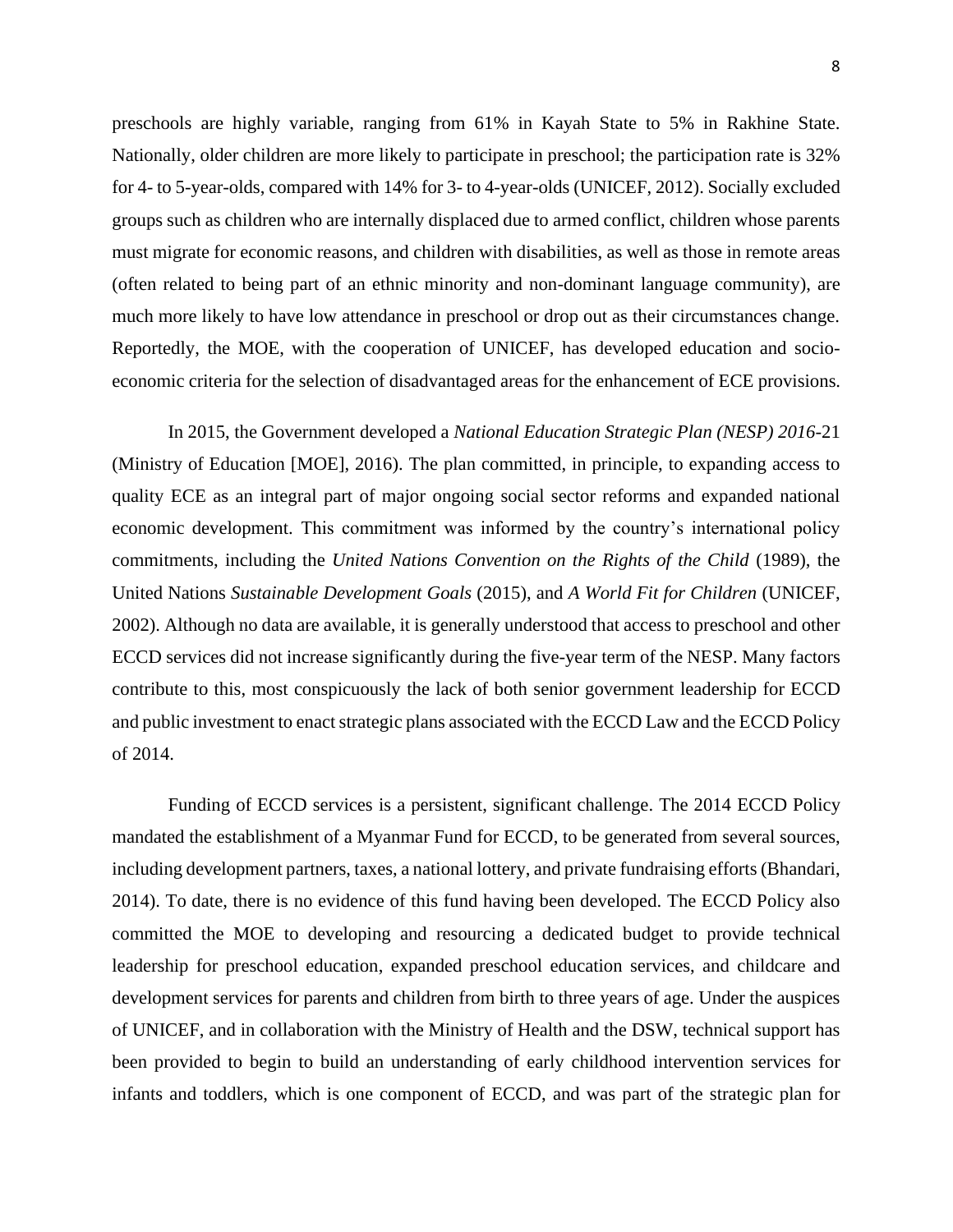implementing the 2014 ECCD Policy. Other commitments, such as building human resource capacity for preschool services, have continued through the DSW. There are no available data about whether school-based preschools, which MOE funds, have expanded beyond 2015 levels.

As of 2014, the MSWRR spent approximately 10% of its budget on ECCD-related activities (MSWRR, 2014). These funds were spent primarily on a stipend given to self-reliant preschools licensed by the DSW as meeting the minimum quality requirements. An amount of 30,000 Myanmar Kyat (MMK) (\$30 in U.S. dollars) was provided per school head (or teacher-incharge). A further amount of 20,000 MMK (\$20 in U.S. dollars) was provided for one caregiver.

The MOE has also incurred expenditure through its support for school-based preschools. However, the extent of this expenditure is not known because the expense forms part of the basic education sector budget. Expenditure on preschools is not disaggregated from the overall school budget, precluding an estimate of the size of the Ministry's investment (Bhandari, 2014).

Although Myanmar is a wealthy country in terms of natural resources, the funding of ECE is insufficient to expand access. There will likely be a limited opportunity in the future to secure more public, partly because of the anticipated high costs of rebuilding the country's economy following the current political unrest. Prior to the military coup, the Government had prioritised implementing the *Free and Compulsory Education Law* and a major expansion of the basic education sector to accommodate the new k-to-12 structure, making increased funding for ECE a low priority.

Without significant public funding or technical resources commitment, ECE financing depends on international donors, non-profit organizations, civil society, and the private sector. Several international organizations, most notably PLAN International, World Vision, and World Concern, support community-based preschools. Save the Children supported the creation of township-level ECCD committees, which assist communities in raising funds and operating their own preschools. The burden of funding community-based preschools falls primarily on parents and communities, which generally has negative implications for quality and sustainability. Parents cover the cost of teachers' salaries, building maintenance and learning materials (except in preschools established and funded by the DSW). Parents may pay \$1to \$4 per child monthly. This cost is prohibitive for many parents, especially those living outside urban centres. In 2014,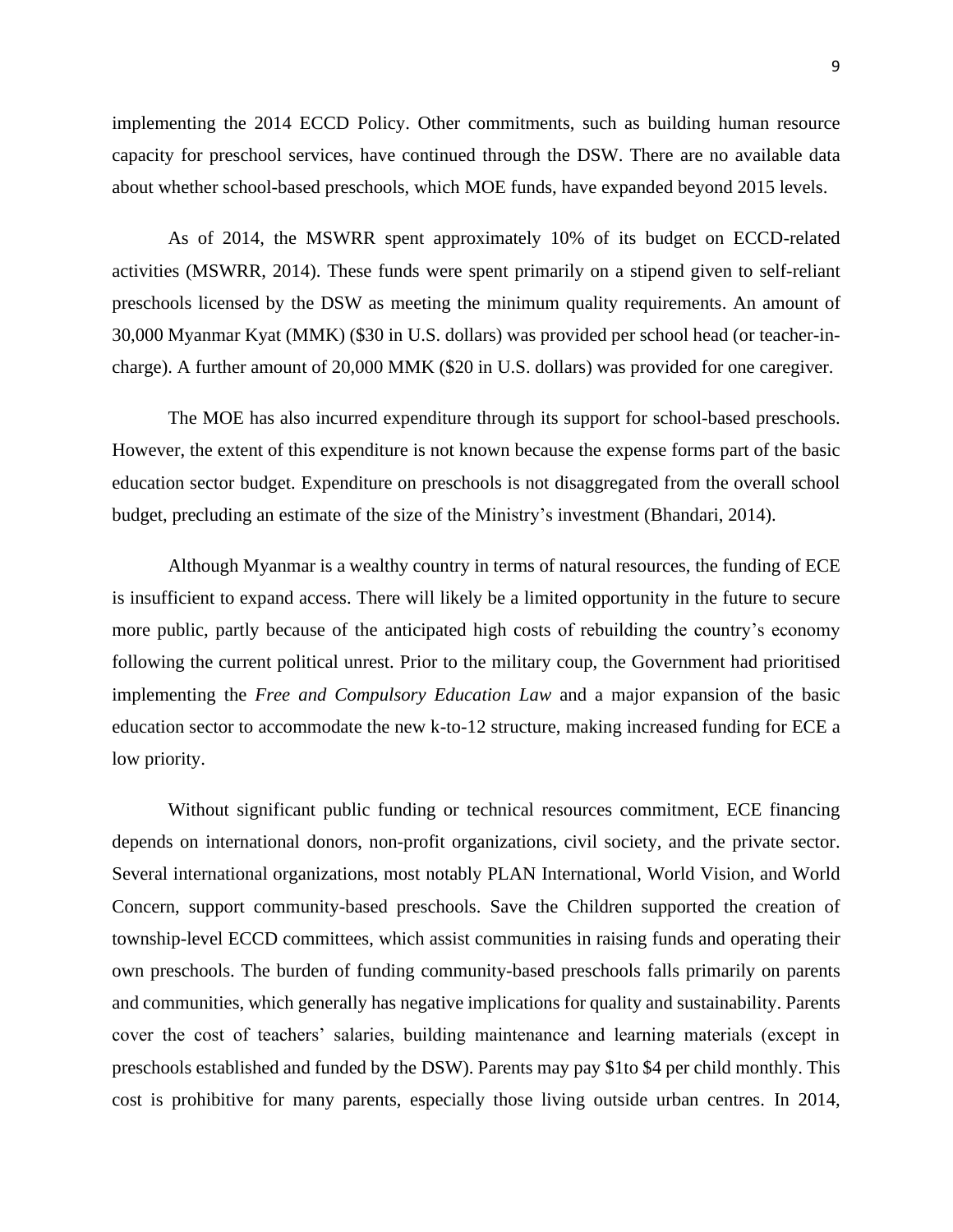Bhandari reported that the burden on parents to pay for ECE causes many preschools to close. With the growth of a middle class, there has been unprecedented growth in private preschool provision, especially in urban centres such as Yangon and Mandalay. Parents may pay \$20 to \$50 (in U.S. dollars) per child per month in private preschools.

For both the MOE and the MSWRR, a key constraint in developing and successfully applying an equity-based targeting formula to expand access to ECE has been the lack of accurate data on the quality and extent of preschool services currently being provided by primary schools, communities, non-government organizations and faith-based organizations, particularly in disadvantaged areas. The lack of comprehensive information on the range and types of preschool providers prohibits effective planning and governance. Another key constraint is the competing and urgent need to create a modern education system that extends to 13 years (including kindergarten) and uses effective pedagogy and contemporary technologies. To date, the Government has shown little understanding of the foundational impact of providing early stimulation and nurturing care so that children are ready and eager to learn in primary school and beyond.

# **3. Curriculum**

A national curriculum and syllabus for ECE was launched in 2007 (MSWRR, 2007) and endorsed by the National Education Committee in 2014 (MOE, 2014). The curriculum advocates a holistic approach to supporting children's physical, mental, social, emotional, and language development, and to cultivating a love of country and the 'national races'. At the same time, the curriculum promotes children's acquisition of Burmese language, tradition, and culture, thereby reinforcing Bamar social dominance. The stated purpose of the curriculum is to use ECE as a conduit for the development of the country's cultural and national identity. As Ang and Wong (2015) comment, "it would appear that ECCD in Myanmar has taken on an educational, moral, as well as national purpose" (p. 375).

In the absence of regional or central governance and coordination, it is not known to what extent the national ECE curriculum is being followed. Various ECE providers have implemented different provider-specific models of ECE across the country. The only accredited preschool caregiver training program in Myanmar, delivered by the DSW, advocates using thematic 'learning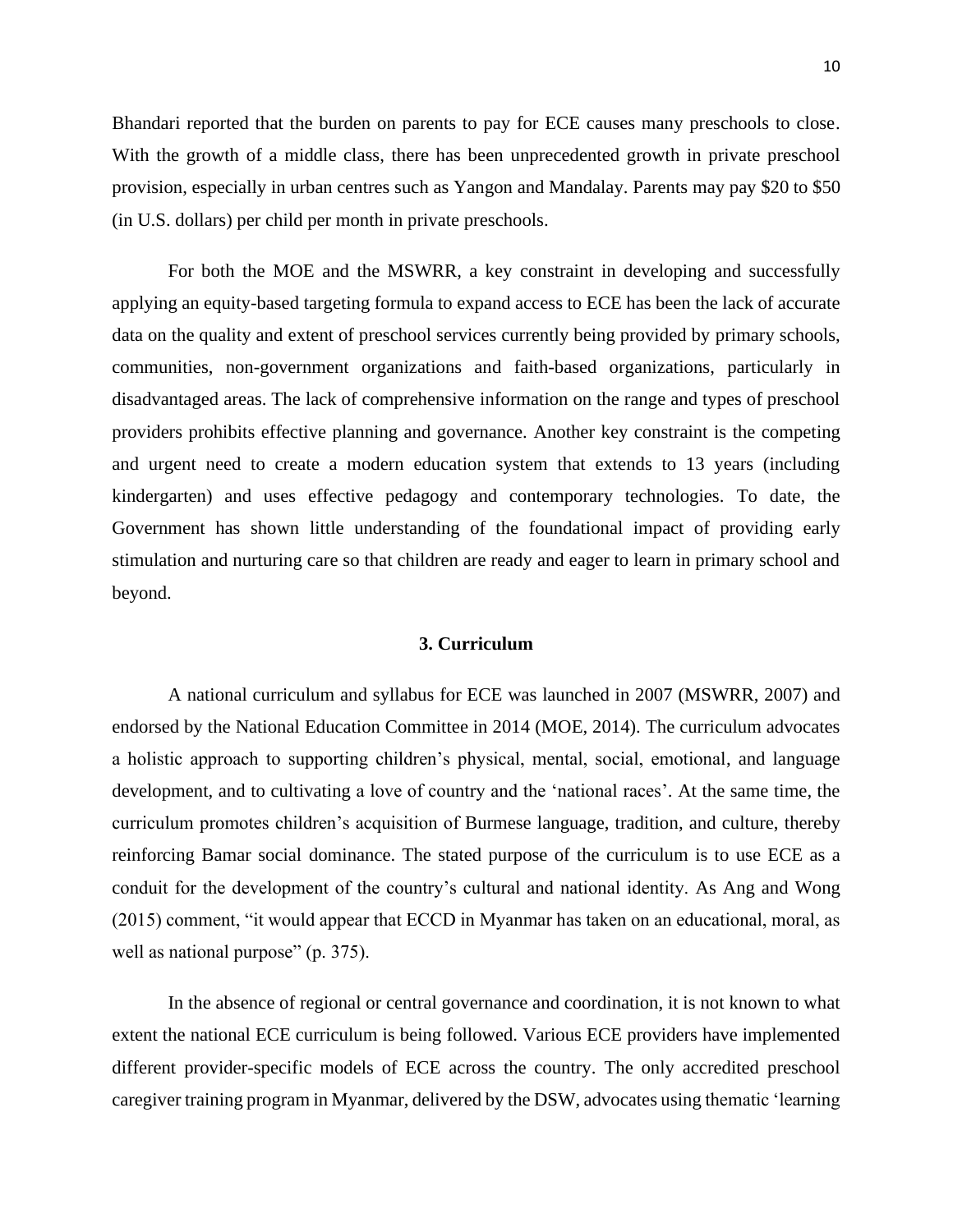corners' and having a daily schedule of activities. The author's direct observation of preschools throughout the country suggests that virtually every program posts a daily schedule. Most utilise a thematic 'learning corners' arrangement within the indoor and outdoor spaces. Most programs provide ample opportunity for socialization and free play, including on outdoor swings, climbing apparatus, sandboxes and gardening projects constructed by community members from low/no cost materials. Urban programs tend to have more structured classroom environments and more prescribed, teacher-led activities, using more commercially produced teaching and learning materials.

In general, there is little understanding in Myanmar of child development processes such as self-regulation, oral language foundations of literacy, social skills, print-orientation, or creativity as essential competencies that develop in early childhood and can be fostered in quality ECE. Many ECE teachers, especially in urban centres, aim for rote memorization of the alphabet, numbers, pattern recognition, and fine motor skills. ECE teachers in rural preschools may experience less pressure to mimic primary school classrooms. However, rural, community-based preschools and preschools in poor urban neighbourhoods often have a high ratio of children to teachers and a low allocation of space per child, so that these programs can be noisy and chaotic, which is difficult for young children who may already be experiencing stress due to malnutrition, crowded homes and armed conflict.

As noted, some preschools are operated by ethnic education authorities such as the Mon Education Authority and the Karen Education Authority. These groups prioritize education in their non-dominant language, and some have developed curricula and teaching and learning materials in the local language.

#### **4. Quality**

The quality of ECE in Myanmar is highly variable. The DSW has minimum quality standards with 15 indicators covering five areas. These include school and school environment (5 indicators), caregivers (5 indicators), children (3 indicators), parents and community participation (1 indicator) and management (1 indicator). Despite some examples of high-quality programmes, it is generally understood that most programs are of low quality. The low social status of ECE practitioners and their small, often unreliable, stipend or salary negatively affect staff retention.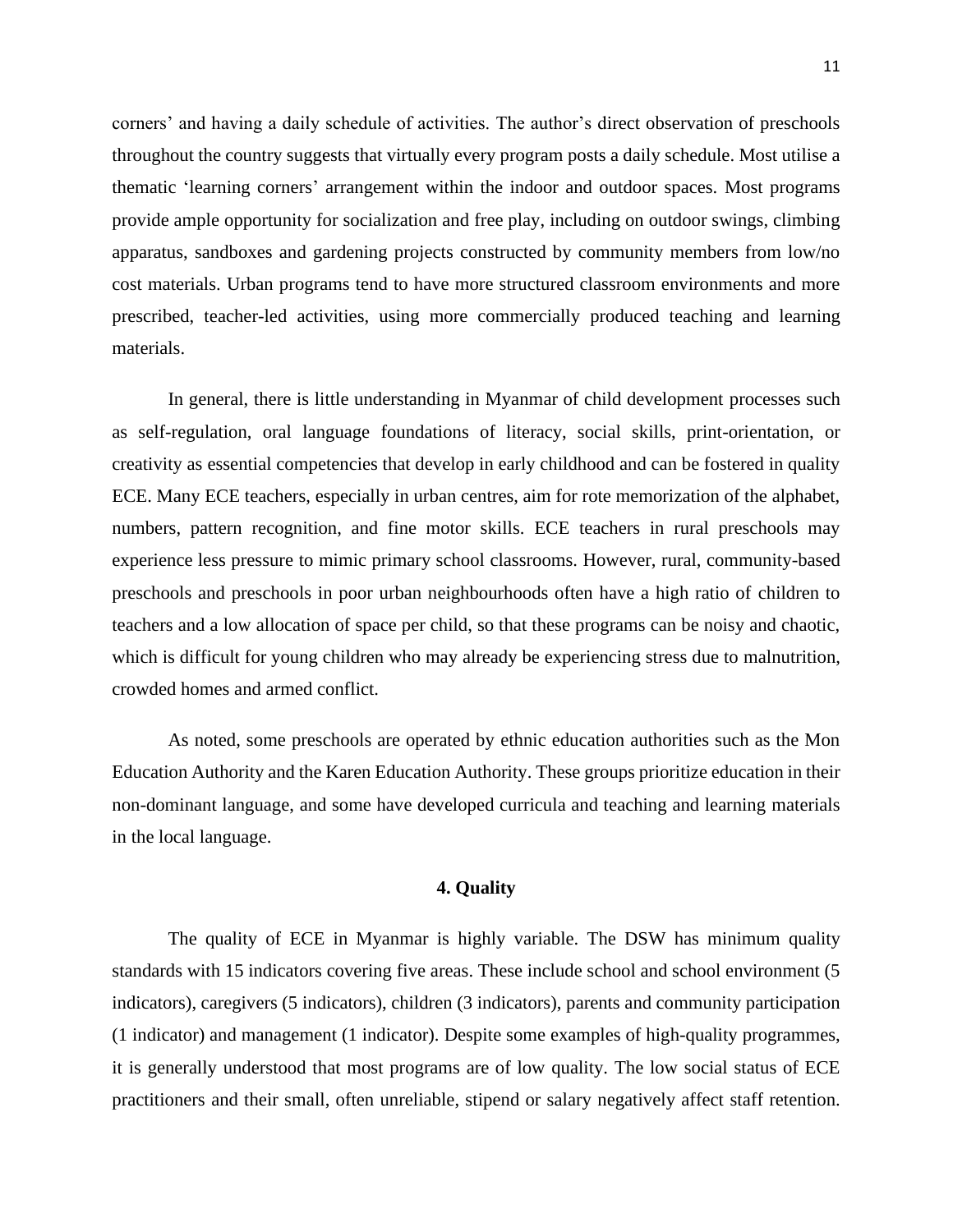Community-based programs often close due to short-term non-government organization funding. Despite increasing demand for ECE, poor communities often lack capacity to generate income to sustain their preschool when non-government organizations expect community members to assume financial responsibility for the program. Programs that remain open are dependent on meagre parent fees or in-kind contributions. Teaching and learning materials are typically sparse, and facilities are often barely adequate and need repairs. Beyond site visits by the DSW to programs that have applied for licensing, there is no national monitoring and quality assurance system.

The national quality standards are basic, covering dimensions such as adequacy and safety of indoor and outdoor facilities, minimum staff training, sanitation, and adequate supply of teaching and learning materials. However, many preschools are unaware of the national standards and the steps needed to seek support to meet the standards and apply for licensing by the DSW. As noted, the DSW training encourages a 'learning corners' approach that emphasizes children's choice within specified times in a standardized schedule of daily activities. Trainees are not exposed to other models, such as a Reggio Emilia, Montessori, High Scope, free-play or culturally based approaches, and programs not displaying the 'learning corners' set up would be hard-pressed to explain how they meet minimum criteria. However, the variability of program models, settings, schedules, and other attributes, such as parent involvement, could be a strength, given the country's diverse populations, community resources, and family needs. Yet, variability calls upon licensing officers to understand ECE at a more abstract level, enabling them to interpret what they see in programs to judge whether the program delivers quality. Understanding fundamental principles of ECE is not yet well developed among licensing officers, trainers, and community leaders. As is found elsewhere, there is a conflation of quality with standardization, which typically does not allow flexibility to respond to community goals, circumstances, and the interests, talents and skills of local practitioners, parents, and children.

A survey undertaken for the CESR in 2014 found that 54% of school-based preschools urgently needed quality improvements. Only 18% of 264 non-government preschools had functioning learning spaces and age-appropriate learning materials. Only 15% had a safe, fly-proof toilet per 30 children, used appropriate rubbish disposal methods, and protected children from the dangers of mosquitoes, flies, and other insects (CESR, 2014).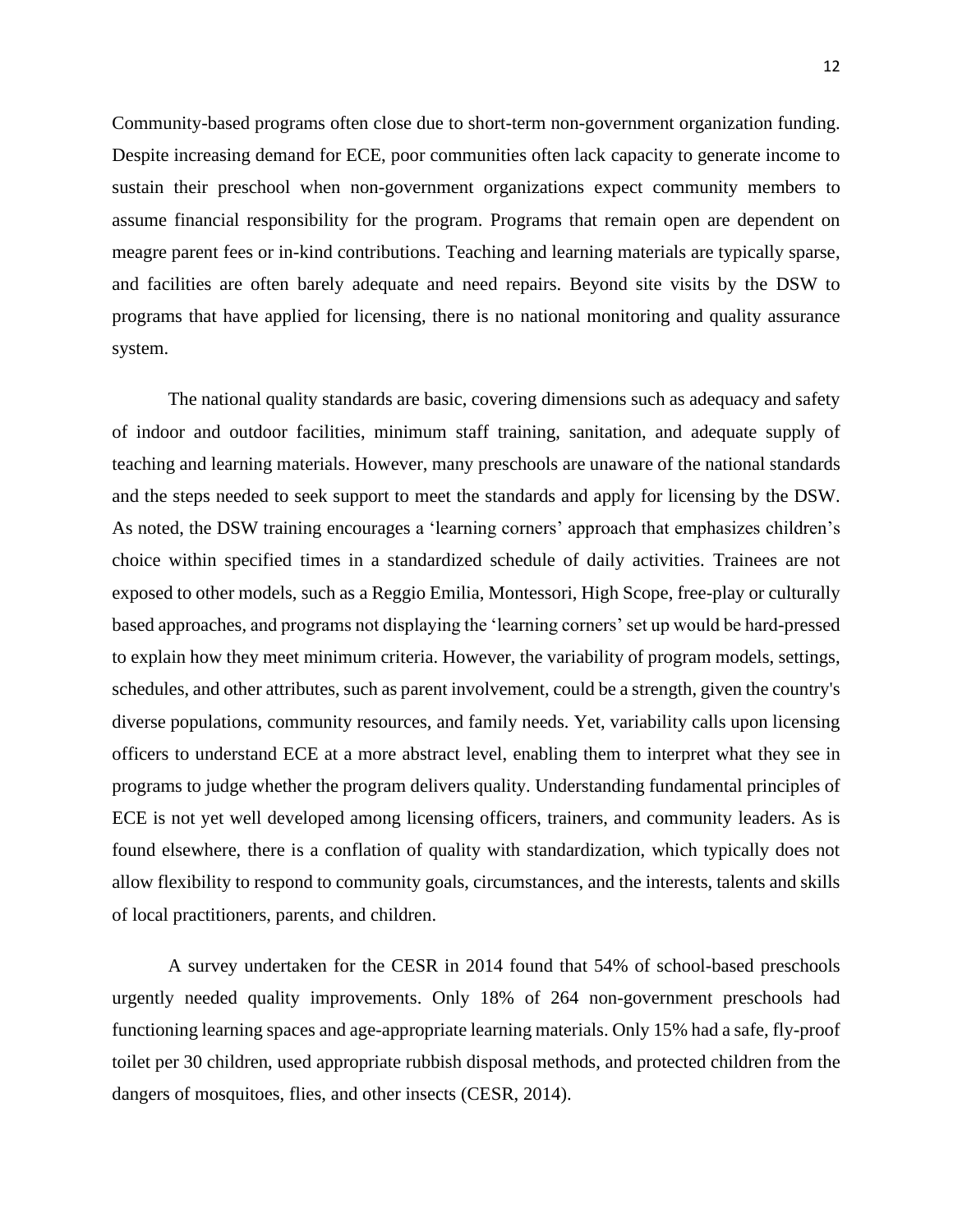The existing national quality assurance and monitoring system for preschools is inadequate. A CESR survey of 64 community-based preschools in 18 townships found that 32% were visited by government officials (or by staff from other supporting organisations) on a quarterly basis. A further 46% were seen once or twice a year, and 22% received no monitoring visits. The MOE undertakes only one monitoring visit per year to school-based preschools (CESR, 2014). When monitoring visits are undertaken, they vary in quality. The same survey found that while monitors used ECCD basic indicators, they lacked understanding about the various ways these indicators might be manifested and measured, how to interpret and consider the various strengths and weaknesses of preschool teacher competencies, how to discuss these and problemsolve with preschool teachers, parents, and management committees, and how to undertake an analysis and report of the data collected.

Currently, there is no national database that provides senior education managers with a clear picture of the extent to which preschool service providers are achieving government quality standards. While some organisations gather data on minimum standards, these data are not collected centrally and cannot inform national planning decisions. Most preschools do not systematically collect and report data on the achievement of government quality standards. For example, a CESR survey found that 23% of school-based preschools kept accurate records of such vital statistics as the number of children by age, daily attendance, and whether the preschool had a learning observation record for each child (CESR, 2014). A study in 2014 found that data on school-based preschools were not included in the education management information system for basic education (CESR, 2014), and there is no evidence that this has changed. Data on preschool quality regarding nutrition, health, water, sanitation, and hygiene are not consistently available. There are no data collected on the inclusion of children with disabilities, and generally no data on child development outcomes.

Without mandatory data collection on minimum standards, enrolment, attendance, and basic learning outcomes, preschool service providers, including school-based, community-based, and private providers, are not held to account for quality. This lack of accountability creates an enabling environment for providers to engage in unsound or risky practices and offer low value for money for families and communities paying for preschool. Systematically collected and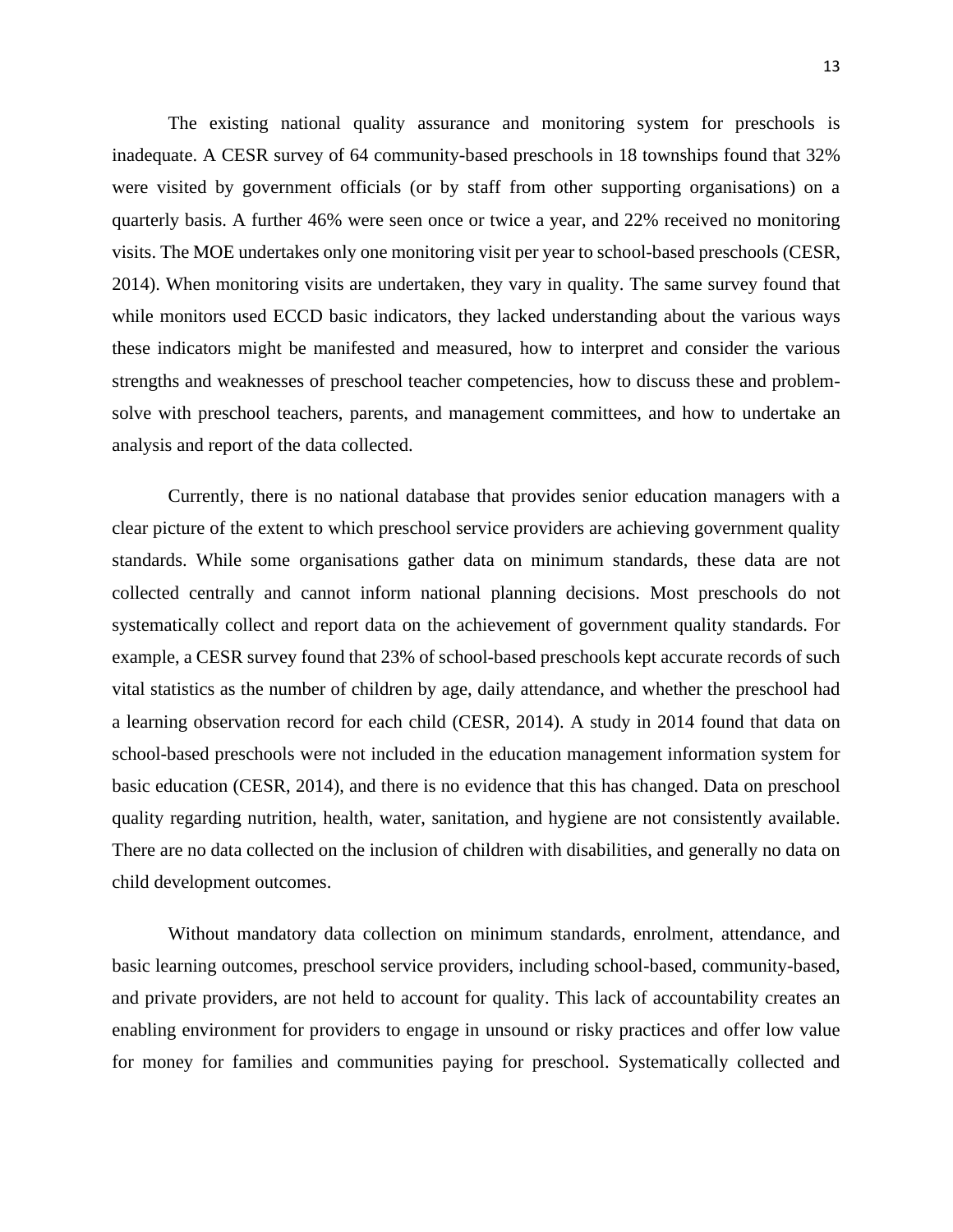publicly reported assessment of quality is vital to ensure safe practices and to build the confidence of parents and communities to invest in preschool.

Beyond minimum standards, quality can be assessed through rigorous effectiveness research. There is no research repository on whether children in Myanmar benefit from participation in ECE. One exception is a study in 2020 that compared outcomes of ECE depending upon the length of time in ECE and whether the language of instruction matched the language that children spoke at home (Richards et al., 2020). The study assessed 1,494 girls and boys aged three to six years, using the new East Asia-Pacific Early Child Development Scales-Short Form (Rao et al., 2016). The study found that ECE participation was associated with better child development outcomes compared to children with no ECE participation, and that more extended ECE participation (at least one year) yielded the best outcomes. For children in non-dominant language communities, ECE participation resulted in better outcomes when ECE was provided in the first language used at home. The findings underscore the importance of including language of program delivery as a key quality component. They also indicate that, in Myanmar, it is possible to find teachers with the required non-dominant language skills and communities willing to create linguistically appropriate teaching and learning materials to provide ECE to children in the language they understand, even when this is a non-dominant language.

# **5. Inclusion and Equity**

According to the ECCD Policy, very few children with disabilities, developmental delays, atypical behaviours and chronic diseases receive ECCD services in Myanmar (MSWRR, 2014). Approximately 12% of children in Myanmar are born with or develop physical, perceptual, or functional disabilities. Young children are also negatively affected by chronic illnesses, micronutrient deficiencies, injuries, and toxic stress caused by natural disasters, community conflicts, domestic violence, child abuse, and neglect. Most of these children and their parents, who were similarly disadvantaged during earlier periods, rarely receive social or health services (UNICEF, 2018).

The 2015 amendment of the ECCD Law explicitly mentioned that persons with disabilities should have an equal opportunity to an education, that teacher education programs should produce teachers who can use appropriate methods to teach people with disabilities and that persons with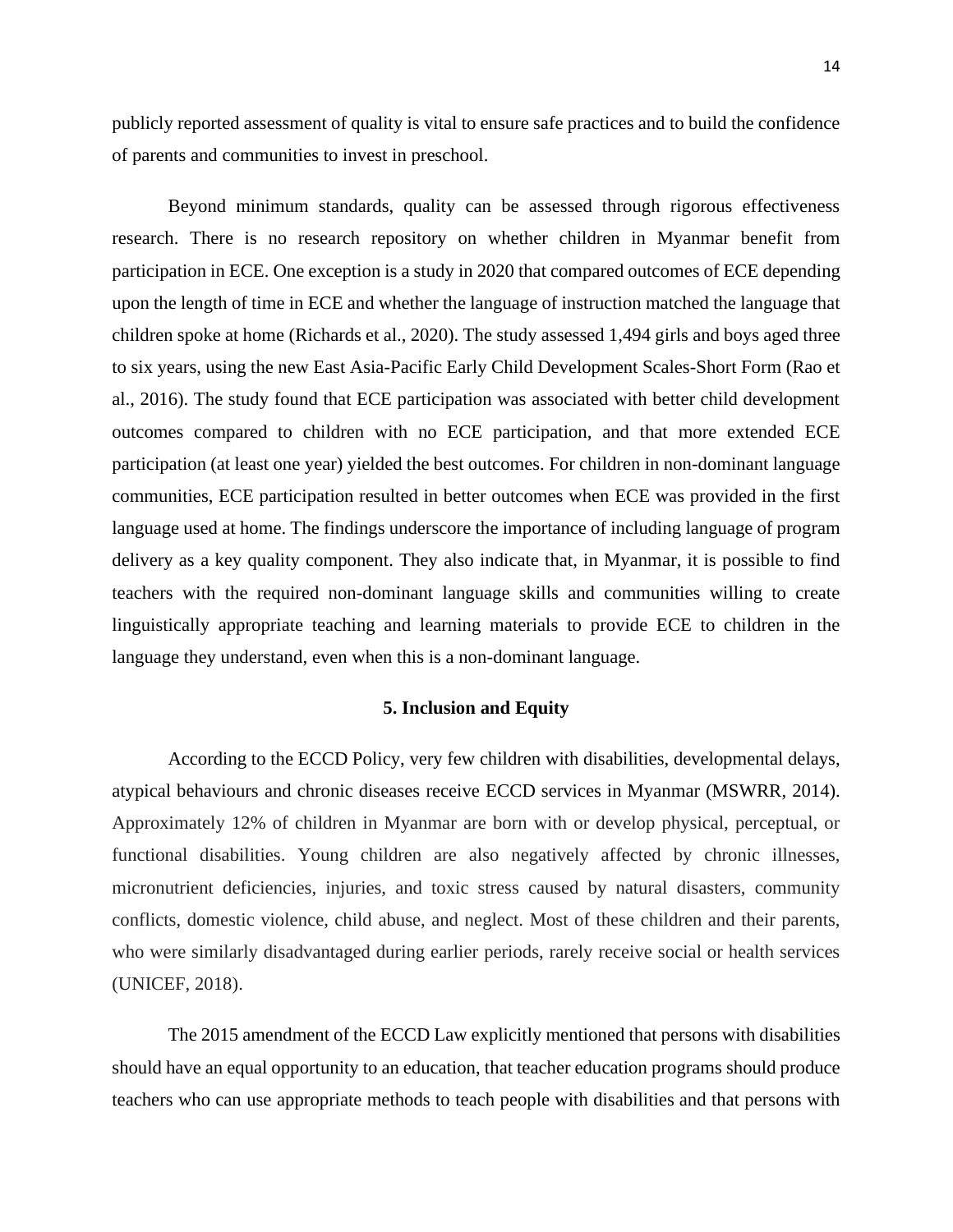15

disabilities should not face barriers to entering the teaching profession. This was the first time in Myanmar that a law mentioned the possibility of employing persons with disabilities as teachers.

Practice with children with special needs is included in the DSW preschool caregiver preparation program and in the post-graduate diploma in ECCD delivered by Yangon University of Education. However, the author's observations of preschools throughout the country are that there are very few children with visible disabilities in ECE programs. Most preschool teachers expressed the view that children with disabilities could not cope with being in an ECE program, as if preschool programs were simply not for them. Many teachers said they would not be able to cope, in part because of a high ratio of children per teacher. They also pointed to the toilet facilities and the preschool entryways as barriers to including children with disabilities. There is also a widespread misconception that the terms 'disability' or 'special needs' refer to children with mobility challenges who use crutches or wheelchairs. One community-based preschool supported by World Vision in Bagan has a special income generation project to create a paved pathway through the sandy compound to the preschool, and a concrete ramp for a child in the community to access the classroom and the toilet. This was a rare example. Inclusion is a new frontier for ECE in Myanmar.

Early childhood intervention is part of the ECCD Policy and is supported by the ECCD Law. The ECCD Policy stipulated that early childhood intervention services would be provided for children up to five years of age who have developmental delays, atypical behaviors, malnutrition, disabilities, or chronic illnesses. In 2017, UNICEF, in collaboration with the DSW, introduced a Myanmar translation of the Ages and Stages Questionnaire-3 as a screening tool to identify children with possible needs for early childhood intervention (ECI). In 2018, members of the ECCD working group and DSW staff received training in screening. Although early childhood intervention is part of the strategic plan for implementing the ECCD Policy, the current focus on ECI is a puzzling shift away from building a rudimentary national ECCD service system for all children, especially those already known to be vulnerable in poor urban neighbourhoods, and in remote, poor, and conflict-affected regions of the country.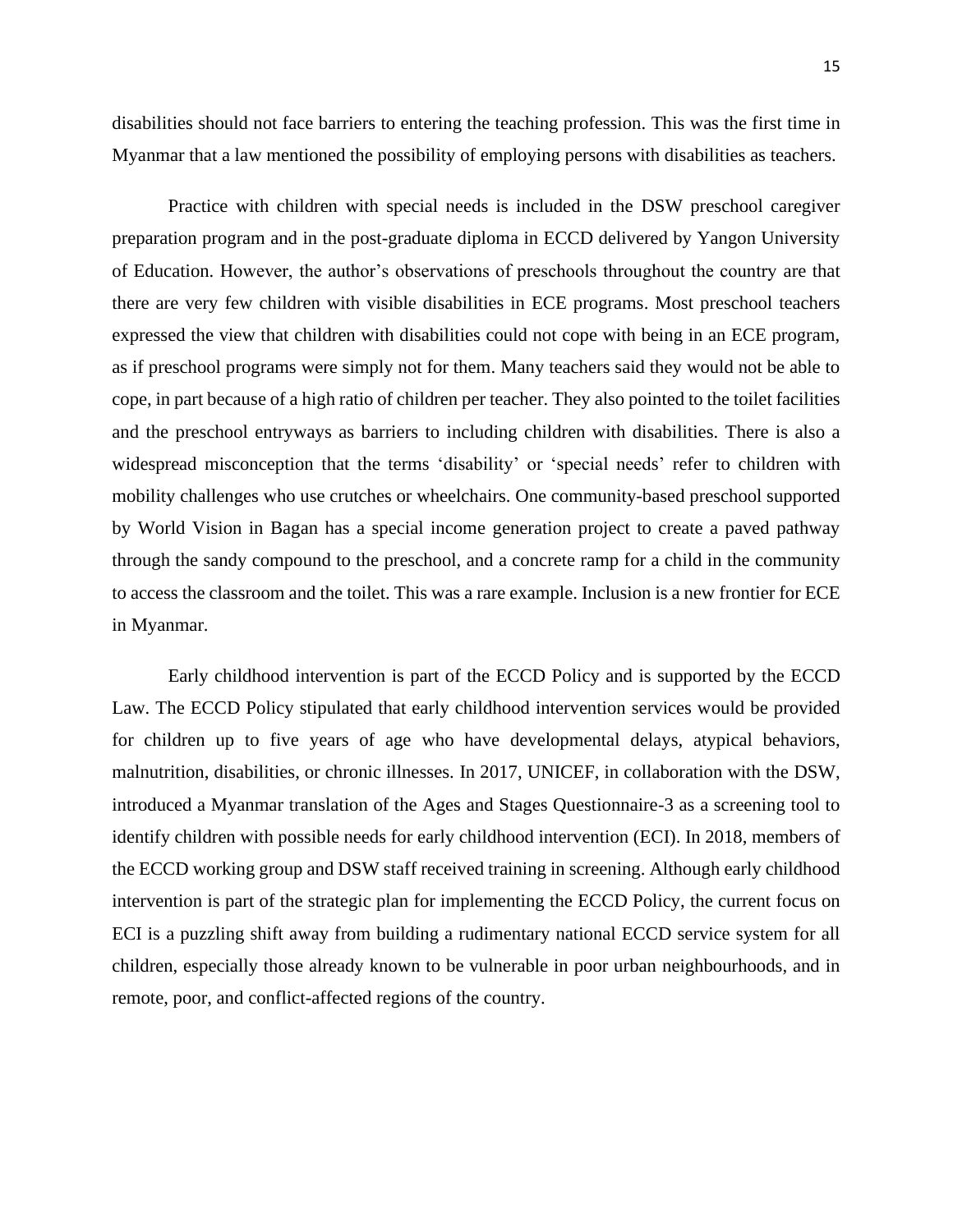## **6. Teacher Training and Professional Development**

"Myanmar lacks a preschool profession" was the conclusion of an ECE capacity gap analysis by a leading civil society organization for ECCD in Myanmar (Pann Pyoe Lett Foundation, 2014). A UNICEF-funded study in 2012 found that 24% of ECE teachers had received no training (UNICEF, 2012). Only 25% of teachers surveyed were found to actively record children's developmental progress (UNICEF, 2012). Only 33% of teachers used age-appropriate teaching methods such as organizing play, problem-solving games, and other active learning activities with children or teaching healthy habits (UNICEF, 2012). Only 42% of teachers were performing key tasks such as: keeping monthly and weekly timetables; preparing weekly lessons through consultation with caregivers; using interesting teaching aids; and holding discussions with parents and caregivers about caring for children (CESR, 2014).

The DSW offers a 21-day (120 hours) preschool caregiver preparation program that is government accredited. Trainees are generally high-school diploma holders. Training is offered approximately 10 times a year, but only in Yangon. The training introduces both the ECCD Law and the ECCD Policy. It also seeks to develop skills and knowledge relating to child development and early learning, observation and lesson planning, art, music and movement, science, and literacy. It introduces special education and early childhood intervention. The training is didactic; there is no interactive, classroom-based, hands-on practice opportunity, and only a half-day site visit to a preschool. As a result, it has been widely reported that ECE teachers cannot apply what they have heard in lectures and demonstrations.

There is an inadequate supply of training compared with demand. The training is inaccessible for rural, remote, and otherwise marginalized communities with a high need for quality ECE. The training is basic and insufficient for developing confident, creative practitioners who could innovate responsive practices for children and families in local communities. Trainers utilize a didactic, lecture-style approach which does not enable trainees to experience or observe the kinds of learner-centred, active learning pedagogies that the 2014 ECCD Policy describes as the future of ECCD practice in Myanmar.

In addition to inadequate supply and inaccessibility of training, a further constraint is the high turnover of staff members required to deliver the training. Trainers may go overseas, for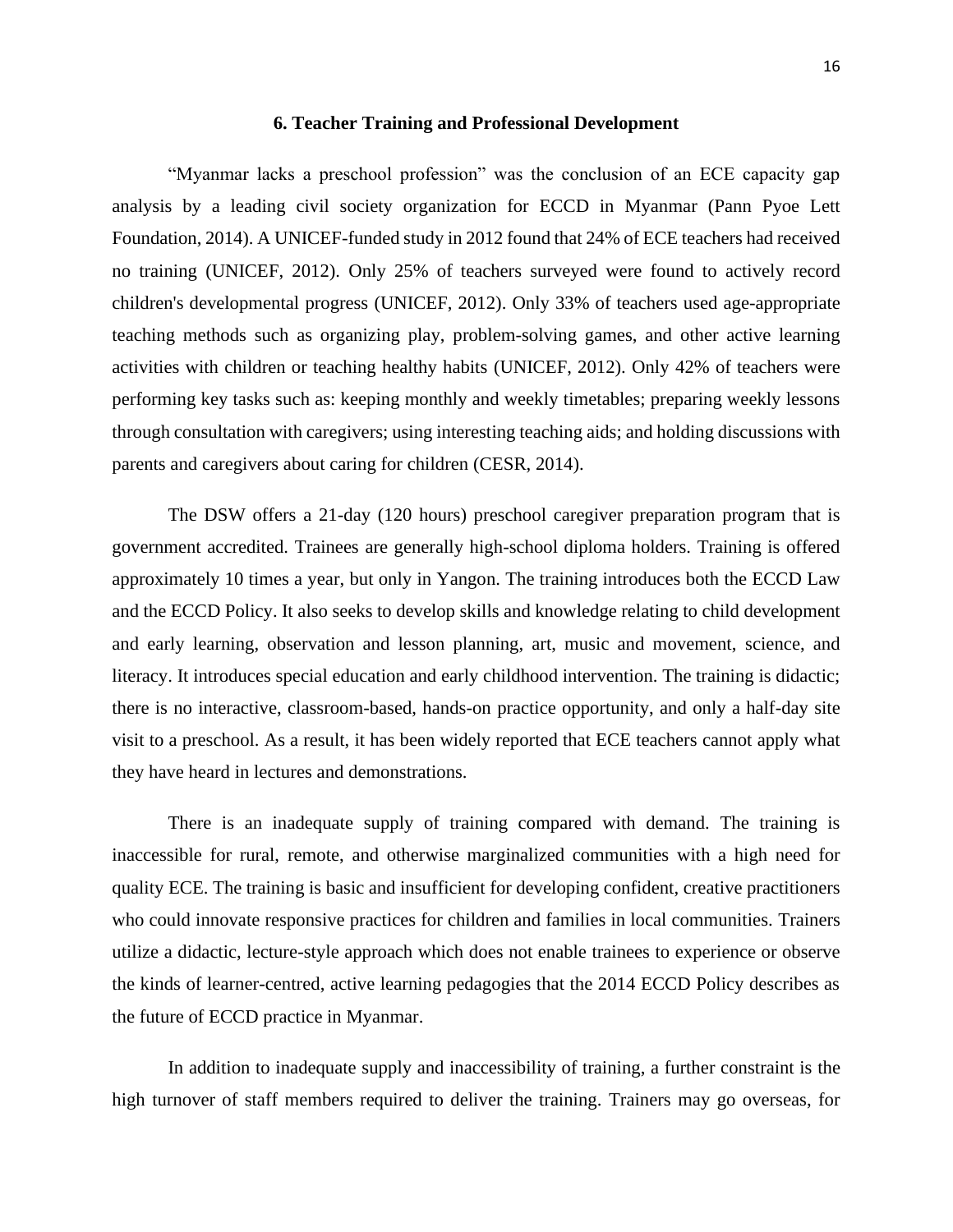example, to Singapore, for training, or receive training from international consultants or experienced ECE teachers; however, due to low retention of trainers, there is a continuous need for technical support to maintain even a small cadre of available trainers.

The training takes place in an ECCD Resource Centre located in Yangon. In 2009, the DSW collaborated with the Singapore International Foundation to create the Centre, with about 20 staff, including nine trainers. The two-story building includes three classrooms, a library, a toy lending library, and a resource room. The Centre's effectiveness is undermined by a lack of financial and technical resources. To begin to meet needs even in the area around Yangon would require a quadrupling of the number of qualified trainers, additional classrooms and hostels, an onsite demonstration preschool, and audio-visual equipment to enable the viewing and critical discussion of video demonstrations of good practice using a variety of approaches. As well, most of the library resources are of low quality, consisting mainly of discards from overseas donors, including books that are decades out of date and address topics and recommendations for parenting and programs that are not relevant to the resource constraints and cultures of Myanmar families. However, there is a useful display of learning materials that can be made from low and no-cost materials, and trainees receive a manual on toy-making from upcycled materials.

Other ECE training courses are provided by non-government organizations, including some that the DSW recognizes. Most of these are short term and of widely varying quality. The effectiveness of existing short-term training courses has been undermined by a lack of refresher training combined with mentoring and support. An exception is the early childhood practitioner training offered by World Vision, which extends over many months and includes a laddered approach with successively more advanced training.

A 2014 national *Education for All* review by MOE reported that an Institute of Social Sciences was planned that would offer a diploma programme in ECCD in 2015. To date, this Institute has not materialized.

There is a high need for quality management training for preschool management committees. Reportedly, several training courses have been provided for pre-primary school management committees and parent education facilitators. There is no available information on these training courses or the extent to which they vary between different training organizations.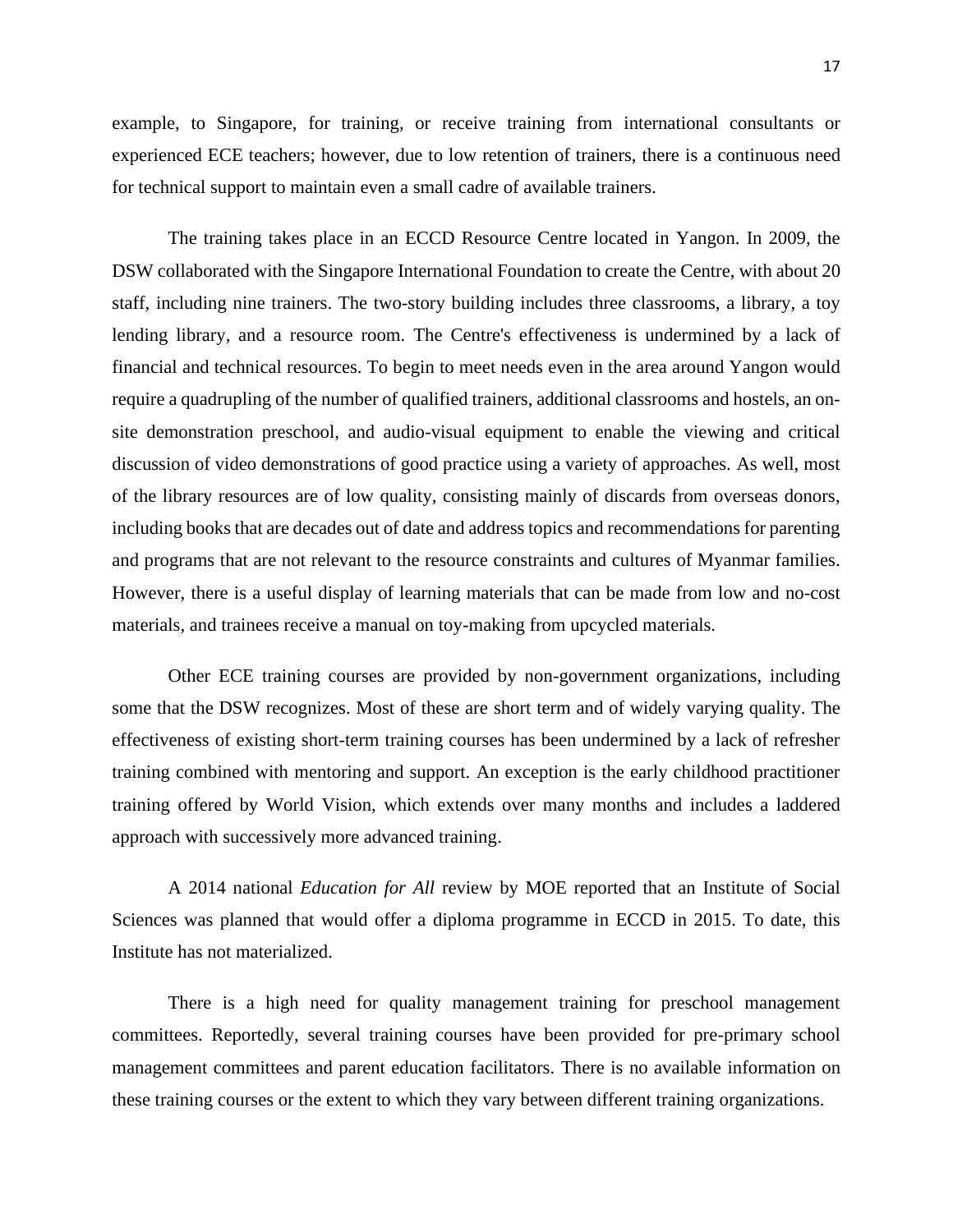Apart from the DSW caregiver training, there is no teacher education program in Myanmar specifically for preschool education. Teacher training for basic education occurs at 22 Teacher Education Colleges distributed throughout the country. The author's review of the training curriculum for lower primary teachers in 2018 found that the curriculum consisted of two pages of text mentioning a few concepts attributed to Piaget, Bandura and Montessori. A curriculum has been created for the kindergarten level, which was introduced as part of Myanmar's recent adoption of a 13-year basic education sector program. A certificate and (post-basic) diploma ECE teacher education stream delivered at the teacher education colleges would contribute greatly to the human resource capacity needed to expand and improve ECE throughout the country, while also increasing the status and readiness of preschool educators.

The two education universities, one in Yangon and the other in Sagaing, have yet to deliver undergraduate education in ECE. However, in 2018, Yangon University of Education introduced a one-year post-graduate diploma in ECCD approved by MOE's Department of Higher Education. The 10 modules (or courses) include: child development in ecocultural contexts; learning through play and materials development; approaches to ECCD; working with families and communities; the science of ECD pertaining to children and their families; the science of ECD pertaining to community service systems; needs assessment, monitoring and evaluation; and policy, advocacy, and leadership. The program's goal is to develop practitioner and leadership capacity for the ECCD sector. By 2020, 236 students (all bachelor-degree holders) had completed the program. Most graduates have taken up roles as directors or proprietors of private preschools, and some civil society leaders in ECCD have also completed the program. A scholarship program is needed to increase access to the program by more students likely to work in either the public or the nonprofit sectors. The program has also created significant capacity in ECCD among 16 lecturers who, with the support of national and international consultants, prepared for three years to teach the modules and have delivered the program twice. Expansion of this post-graduate professional education opportunity in ECCD to the University of Education in Sagaing would provide access to this leadership development program in upper Myanmar.

Due to lack of access to training and the absence of professional education in ECCD as an occupation, there are significant human resource capacity deficits at all levels of implementing ECE. Staff shortages in government ministries and non-government organizations are common,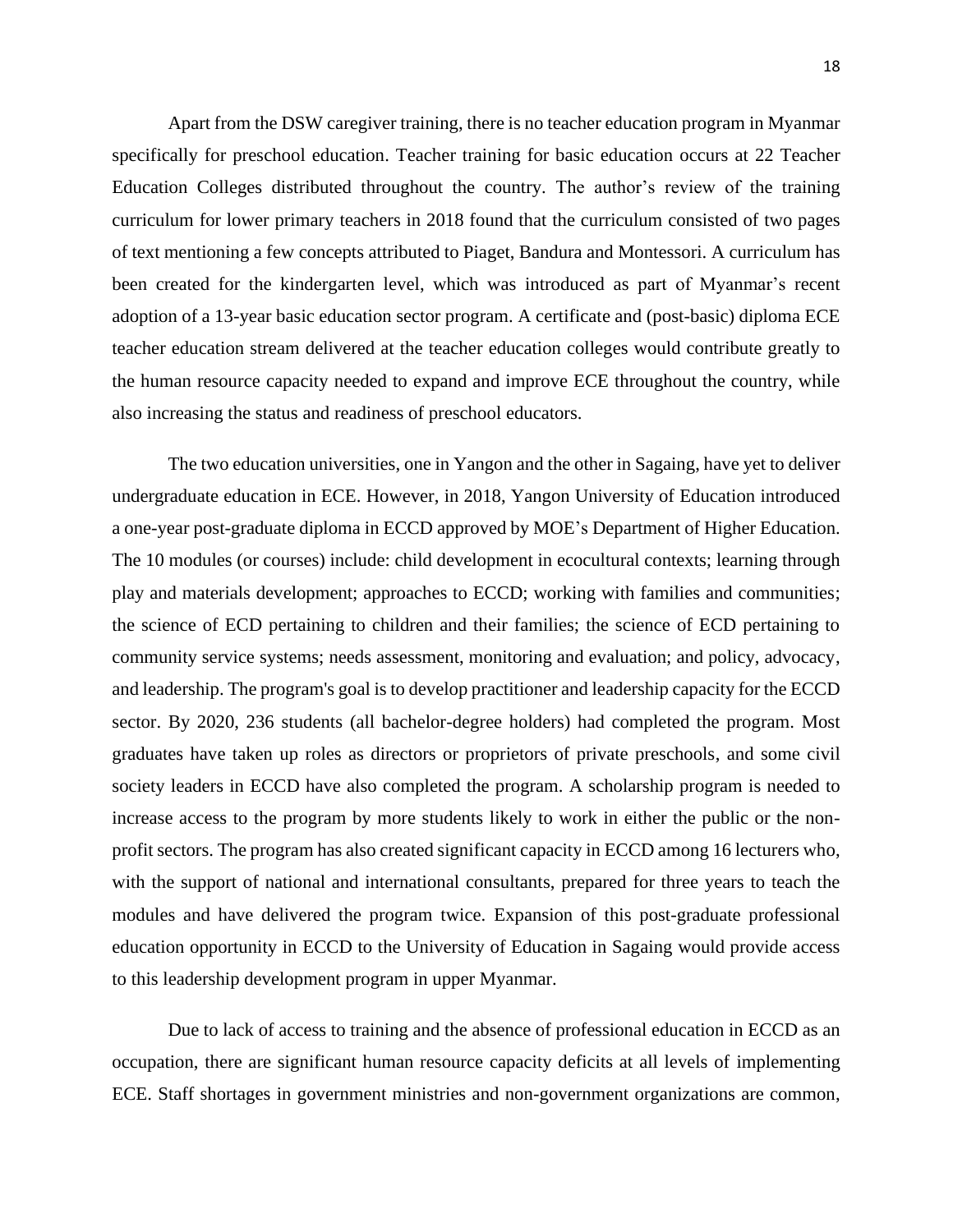and staff deployment is not mapped according to areas of greatest need. A key constraint is the few avenues for developing a cadre of ECE leaders, teachers, parent education facilitators, and management staff. Factors affecting staffing of preschools include inaccessibility of training, low social status, and low salaries (\$12 to \$18 in U.S. dollars per month), although a few educators can earn up to \$35 per month. Low salaries result in high attrition. Also lacking are lecturers in higher education with advanced degrees in  $ECCD - in 2020$ , there were an estimated six university lecturers with post-baccalaureate degrees in ECCD or ECE; national ECCD technical experts to train university lecturers; teacher educators and trainers with in-depth ECCD knowledge, skills and experience; accredited, classroom-based, practical training courses for preschool teachers; a competency-based certification system to assess readiness to teach preschool or to work as an ECCD practitioner; and teaching and learning materials that are relevant to childhood in the Myanmar context.

## **7. Leadership and Governance**

The ECCD Policy outlines a clear governance structure for coordination, advocacy and monitoring committees to be established at national, state/region, district, township and community levels. The Policy states that the National ECCD Committee should include ministers, deputy ministers, DGs or deputy DGs of all relevant ministries, including the MOE and 10 other ministries. Other groups mentioned include the Union Attorney General's Office and selected representatives of non-government organizations, community-based organizations, faith-based organizations, professional associations and foundations, UN agencies, businesses, the media, and ECCD private health and education services (ECCD Policy, 2014). The policy also stipulates the establishment of a National Policy Implementation Institute. These structures were supposed to be established around 2016, focusing on preschool services at the national level and in the target districts, townships, schools, and communities. To date, these structures have not been established.

Lack of effective governance structures at national, state, and district levels has undermined preschool service delivery, resulting in duplicated services in some communities and, more often, lack of services in others. However, in recent years, an Education Thematic Working Group (ETWG) on ECCD has strengthened coordination amongst a range of ECCD service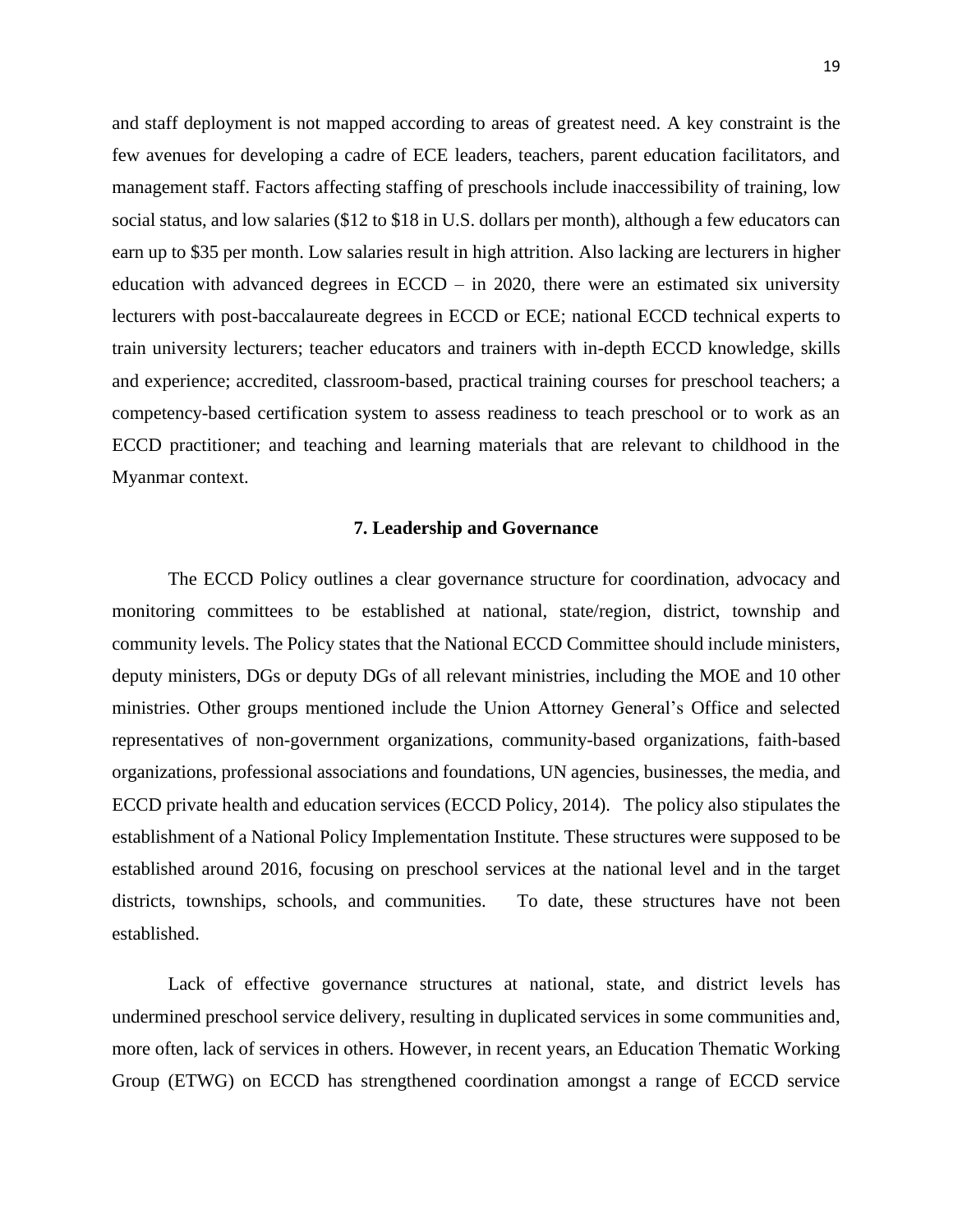providers, producing minimum standards and common ECCD training packages and storybooks. In addition, a Myanmar ECCD Network Group at the national level and in some townships has been established to improve coordination and information sharing among different ECCD service providers. Still, these coordination mechanisms are insufficient.

A critical management challenge undermining efforts to plan, coordinate, and budget for equitable expansion of ECE services is the lack of national or state databases with accurate and current data on the quality and coverage of preschool services. While the multisectoral ECCD Policy aims are conceptually sound, the reality in Myanmar is that partnerships between ministries and departments are a novel idea. Also, having several government branches implicated in any initiative can result in confusion and/or a tendency to assume that another ministry is taking responsibility for a set of tasks that ultimately are not carried out by any ministry. Combined with a dearth of data and no effective information management system for ECE, it appears that multisectoral coordination is an aspirational but not yet functional strategy in Myanmar.

Lack of effective preschool coordination structures has made it difficult for the government to effectively: (1) disseminate national policy guidelines on the minimum quality standards for all preschool service providers to achieve; (2) accredit new service providers and evaluate existing providers on an annual basis; (3) undertake advocacy campaigns to mobilise parents, villages, community leaders and local governments to establish preschools in underserved communities; (4) disseminate information on the roles and responsibilities of different stakeholders involved in service provision, including parents and community leaders; (5) enlist citizens and other stakeholders across the country to volunteer their time to support their local preschool; and (7) attract and mobilise funding from national and international organisations and private sector organizations to support government efforts to expand access to quality preschool services.

Before exiting the ECCD arena, Save the Children in Myanmar animated the creation of township-level ECCD committees. This has been an effective strategy to strengthen coordination and information sharing amongst a range of local ECCD service providers, increase awareness of training opportunities and new resources, and inform communities about minimum standards. These coordination mechanisms need to be expanded to the district, state and national levels.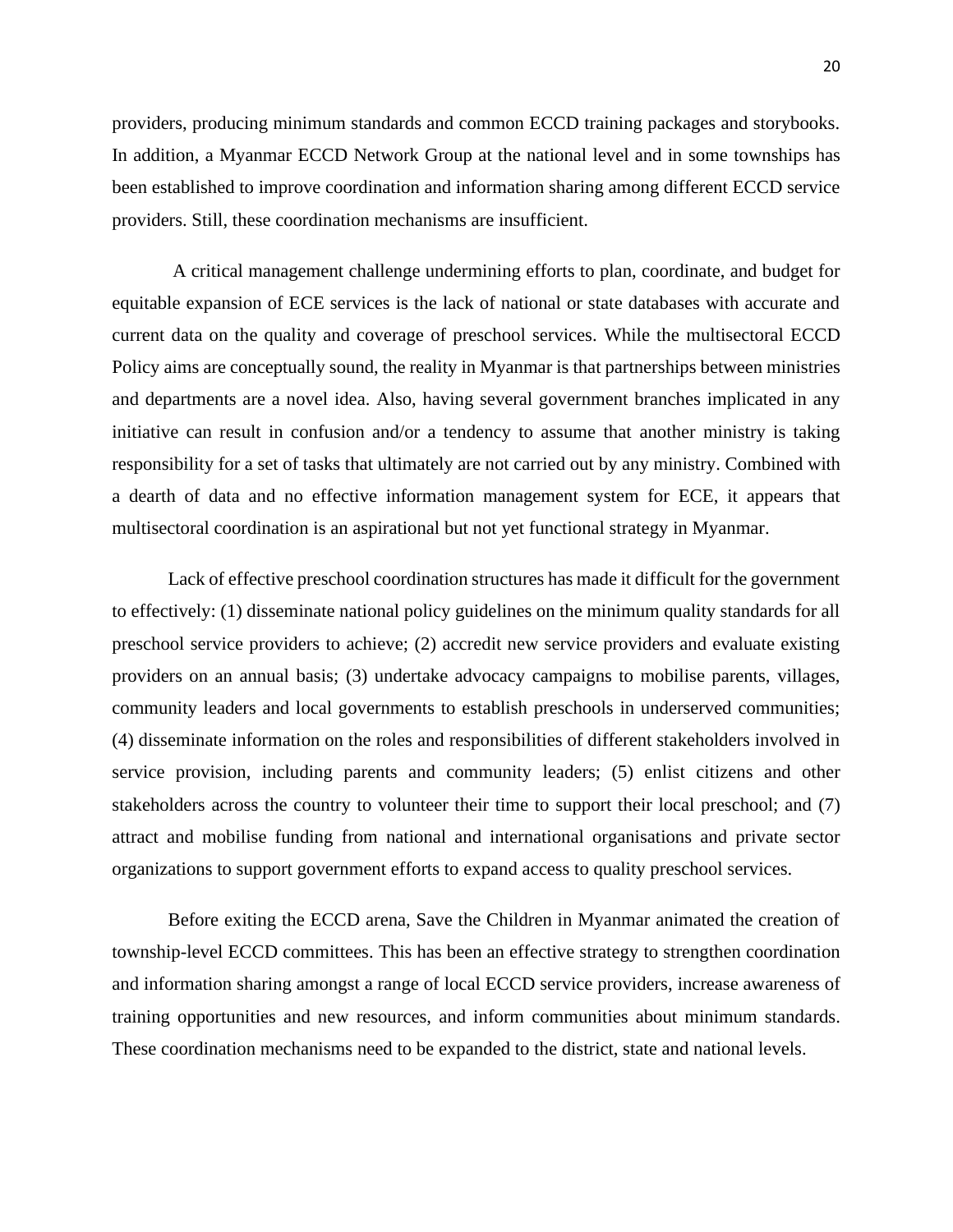Effective leadership for ECCD, including ECE, in Myanmar, resides in the ECCD Working Group, comprised of leaders in local and international non-government organizations that contribute to the ECCD sector. First established informally as a thematic working group in 2002, the Working Group has forged a path for developing the ECCD sector. In 2008, UNICEF and Save the Children recognized the Working Group as the lead civil society representative of ECCD. Subsequently, the goal of the Working Group has been to work collaboratively with key stakeholders to promote strong policy and, after 2014, to promote the implementation of the ECCD Policy and sustainability of gains made in ECCD. From 2013 to 2018, the Working Group gained prominence and, on a few occasions, engaged with the national government in consultations about directions for ECCD expansion and led national ECCD conferences. In the two years prior to the military coup, the Working Group appeared to have been sidelined by government and was not meeting regularly, perhaps because members were struggling to sustain their own programs as financial and technical resources became increasingly scarce.

# **8. Trends and Key Challenges**

Issues of political will, leadership, financial and technical resources, equitable access, quality, and human resource capacity present ongoing challenges for the emerging ECE sector in Myanmar. This concluding section identifies the key challenges and next steps to strengthen muchneeded ECE services for Myanmar's many vulnerable young children.

#### **Political Will and Government Engagement**

There is a lack of senior leadership available to give life to the legislative and policy frameworks put in place in 2014. The Government has put most of the onus for initiating and funding ECE programs on development partners and communities. Myanmar is rich in natural resources, yet approximately 32% of its population of about 54 million lives below the poverty line (Ministry of Planning and Finance, 2019). It is not clear where the political will required to respond to the high needs of young children resides or where technical leadership can be found. This ambiguity poses the greatest risk to sustaining the gains made since 2000 to establish ECCD in Myanmar and expand the reach of the ECE sector in addressing the needs of a large and growing population of vulnerable children and families. Most countries in the Asia-Pacific region have recognised that ECCD services, including ECE, that combine early learning, nutrition, hygiene,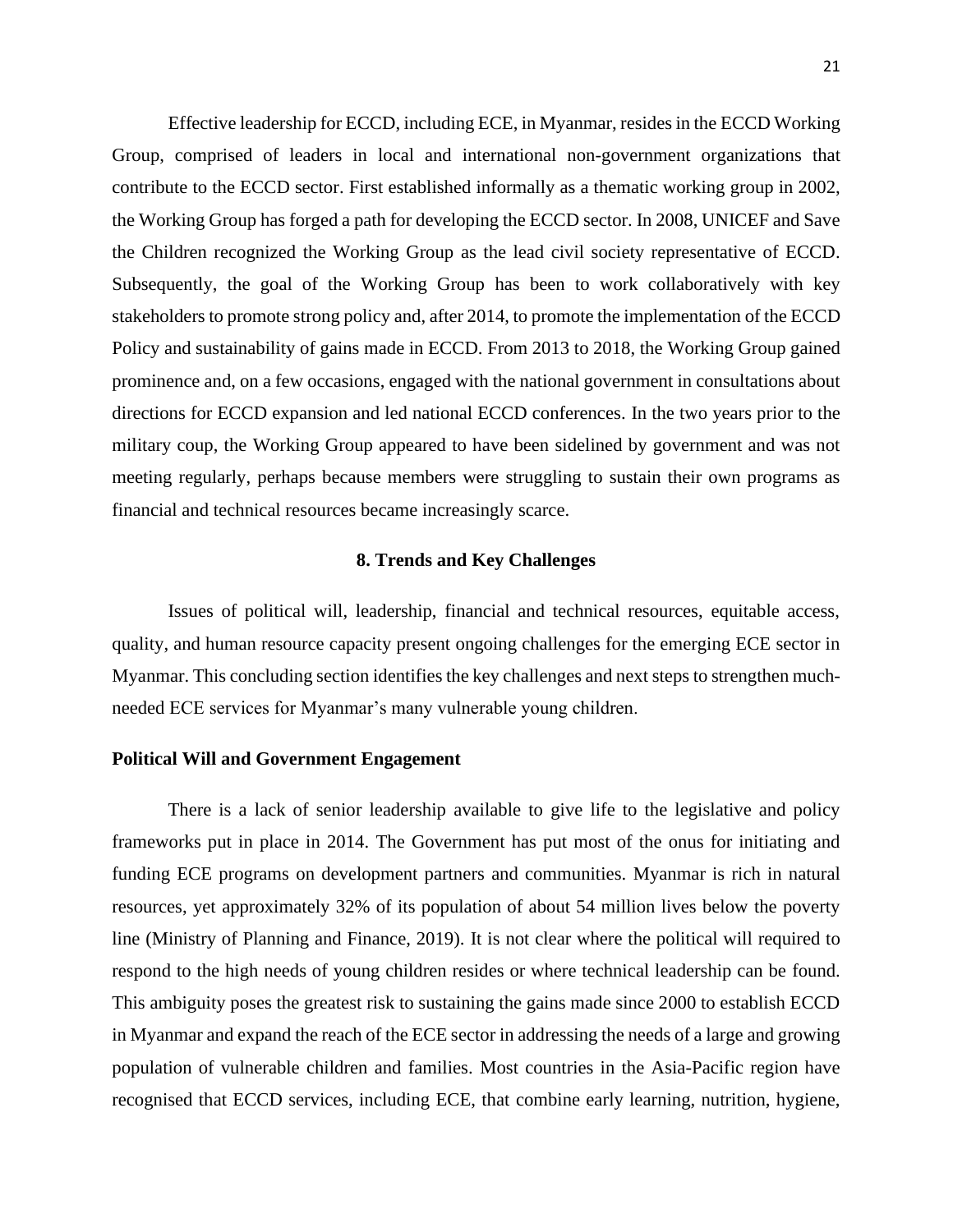health monitoring, and medical referrals, and include children with special needs, and actively involve parents, are vital to realizing children's right to live with dignity and equal opportunities to succeed in school and society. Without political will and active government efforts to engage in the expansion of quality, holistic ECE across the country, Myanmar will not attain the standards for young children's wellness and readiness to learn to which other Southeast Asian nations aspire.

#### **Leadership Development**

There is a general lack of understanding that the foundation of academic success and lifelong learning is established in early childhood. Government leaders demonstrate little grasp of what ECCD is, including the purpose of ECE as an opportunity for children, including those with special needs, to be stimulated to develop their potential, to develop confidence as learners, and to experience the world outside the confines of their homes. Findings on successful expansion and improvement of preschool in 156 countries underscore the importance of capacity building for those charged with putting policies into practice, including leaders in government, civil society, and non-government organizations (UNESCO, 2006). The post-graduate diploma program in ECCD at Yangon University of Education provides one avenue for government officers and members of civil society organizations to broaden and deepen their knowledge and skills for leadership roles in developing the ECE service system. This leadership training should be extended to Sagaing University of Education to make it accessible to communities in Upper Myanmar.

#### **ECE Teacher Training**

Introducing certificate and diploma level professional development in ECE at the teacher education colleges would be timely, as the country is expanding kindergarten teacher training. In many countries, ECE teacher training encompasses teaching children from 3 to 8 years (i.e., ECE, kindergarten, primary grades 1 to 3). A new professional development curriculum based on an active learning pedagogy could contribute to current efforts to bring the education system in Myanmar into the  $21<sup>st</sup>$  century.

# **Equity and Inclusion**

A diverse and complex profile of disadvantage applies to many young children across Myanmar, with ethnic minority children and those living in remote areas often experiencing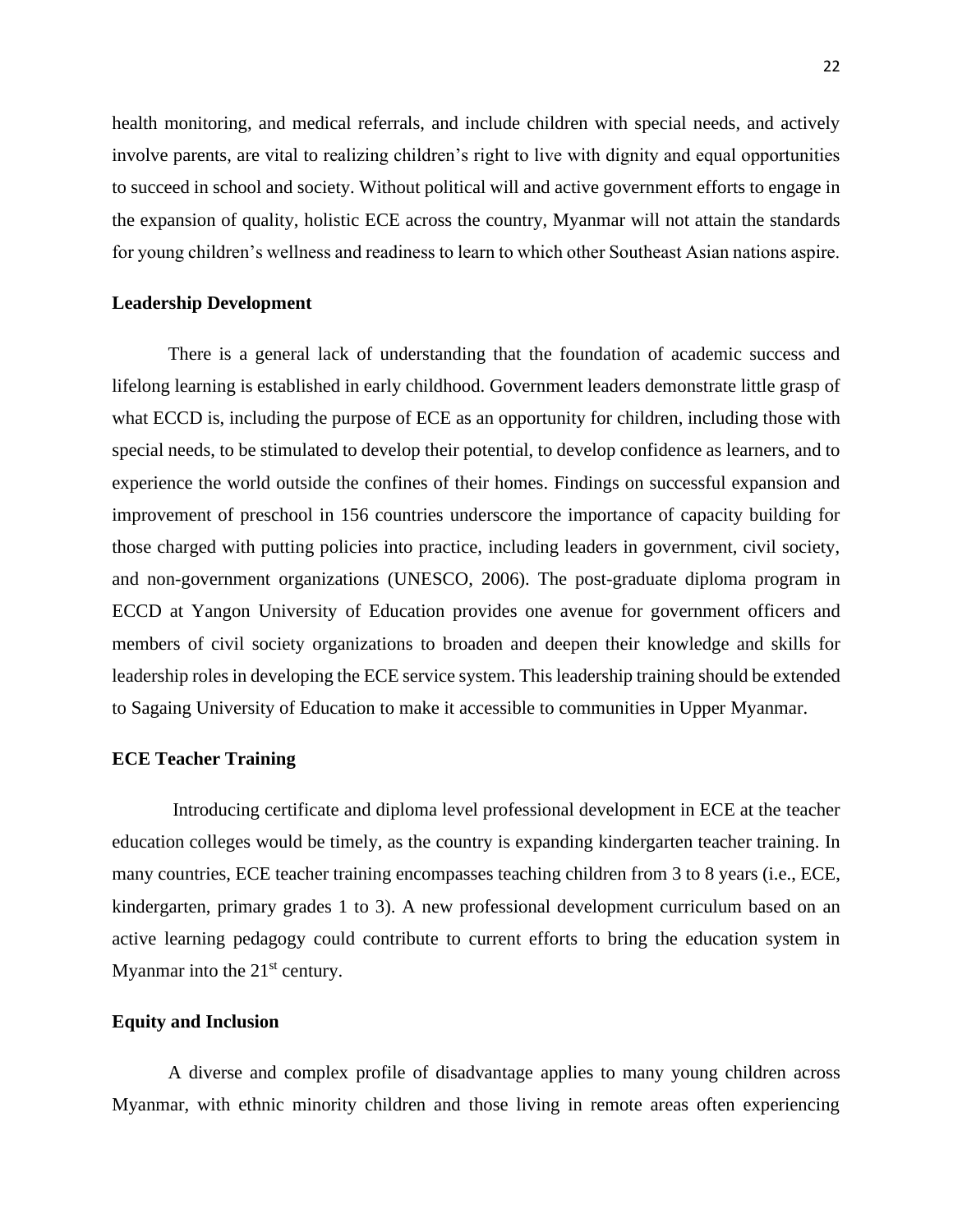inequitable access to essential services. Key factors that create vulnerable situations for children include lack of access to education, health, and social services; malnutrition; migration (especially seasonal migration for economic reasons); armed conflict; internal and external displacement; natural disasters; and preventable illnesses, including diarrhoea, malaria, and tuberculosis. Expansion of holistic, family inclusive ECCD services, including ECE, can benefit all children, including vulnerable children and children with special developmental needs. Over the past decade, however, Myanmar has seen the expansion of a private economy of ECE, largely based in urban centres where there are increasing numbers of parents employed outside the home and living apart from extended family members who traditionally provided care. A 2012 UNESCO report found that 61% of children enrolled in pre-primary education were in private preschools and kindergartens (UNESCO, 2012). This trend has accelerated with increasing urbanization and the growth of an urban middle class, increasing the gap in access to ECE between comparatively wealthy urban children and poor rural and remote children.

Preschool facilities must be constructed or upgraded to enable access to children with mobility disabilities. Caregivers and teachers must receive more training on the range of special needs and how to adapt activities, materials, furnishings, and facilities to accommodate children needing extra supports into mainstream programs. A study by a leading civil society organization supporting the growth of the ECCD in 2014 concluded that ECCD caregivers, including ECE teachers, must also receive training on children's rights and child protection (Pann Pyoe Lett Foundation, 2014).

Efforts to build capacity for early childhood intervention, while an important component of comprehensive ECCD, divert urgently needed financial and technical resources away from expanding and improving the quality of ECCD to all young children and parents. In the absence of a universal ECCD service system, supporting children who need early childhood intervention will depend upon training individual parents in early intervention through home visiting programs. This will be extremely slow and costly and does not build capacity for the inclusion of children in early learning opportunities for all.

## **Coordination Among Stakeholders**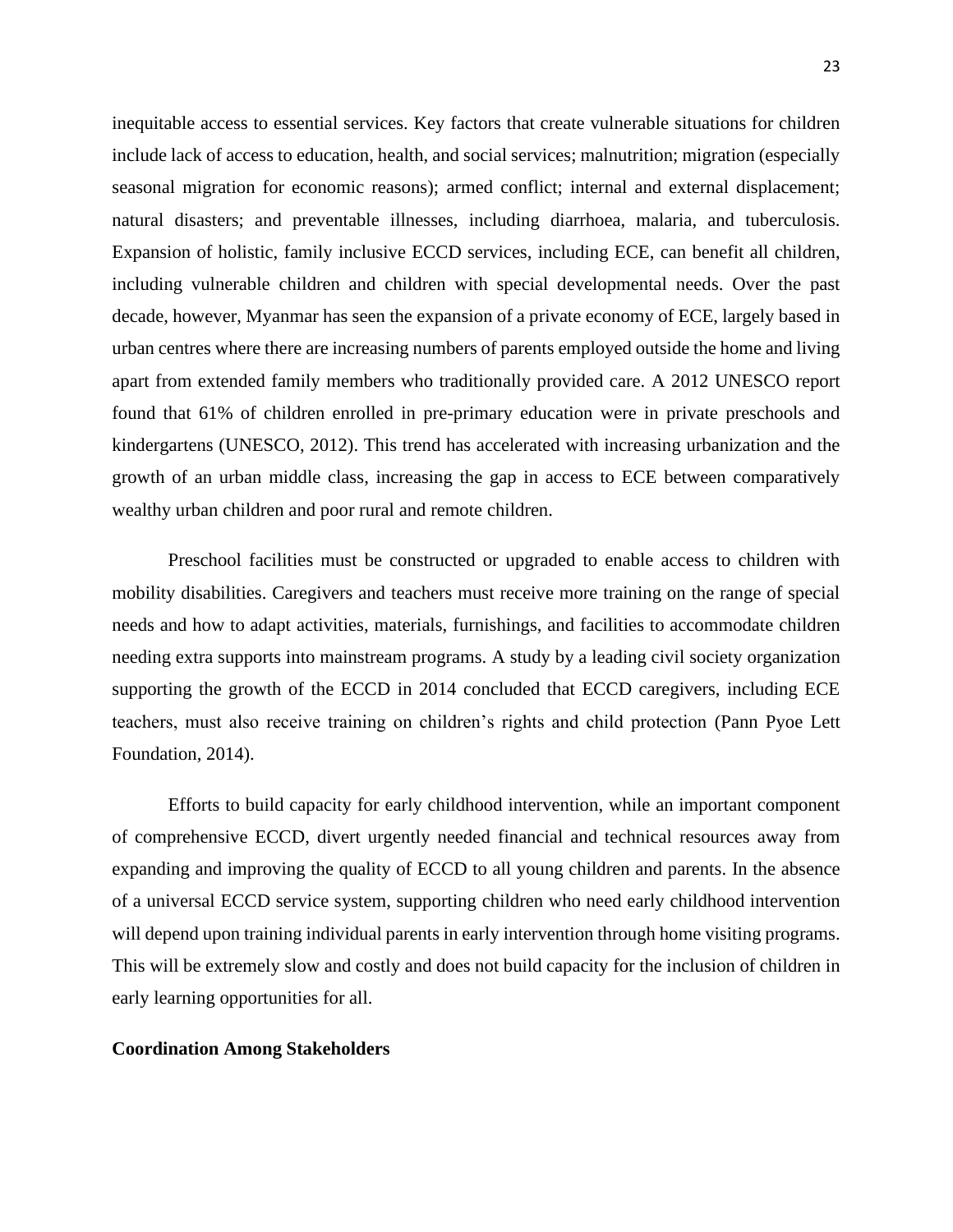There is an urgent need to create an effective, efficient and inclusive inter-ministerial body to facilitate national coordination, management (including an education information management system), and partnerships with a wide range of non-government ECE service providers. Experiences in many countries (e.g., Hyde & Kabiru, 2006) show that an inter-ministerial body can promote national coordination of policies and actions (Bhandari, 2014; Shaeffer, 2013).

#### **Education Management Information System**

ECE managers in the MOE and the DSW urgently need access to quality data about preschool services delivered by all types of providers across the country. This will inform planning to address current inequities in service provision, especially the concentration of most ECE services in urban centres, far from the population of highly vulnerable children in rural and remote communities. A sound education management information system for ECE would enable evidence-based planning approaches and support efforts to secure government and development partner investments to expand access to quality preschool services.

## **Communication, Mentorship and Monitoring**

Compounding low quality in school- and community-based preschools is weak dissemination of minimum quality standards, low availability of basic preschool 'caregiver' training, and a lack of guidelines for management committees. The Government must take the lead to develop, promote, and disseminate an integrated, cost-effective package of inputs to improve the quality of existing school-based and community-based preschools and to establish new ones in the most marginalized communities. Doing so will make it easier for communities, schools, and partners to establish and successfully manage quality preschools. There is a need to develop a quality assurance system and professional training for district and township officers and community members involved in implementing and monitoring national preschool programmes.

## **Local Expertise**

The ECCD Working Group is comprised of the key leaders in ECCD, including ECE, in Myanmar. There is additional expertise within long-standing faith-based and community-managed preschool services. There is also a growing cadre of graduates from the Yangon University of Education post-graduate diploma in ECCD. This in-country expertise can provide some of the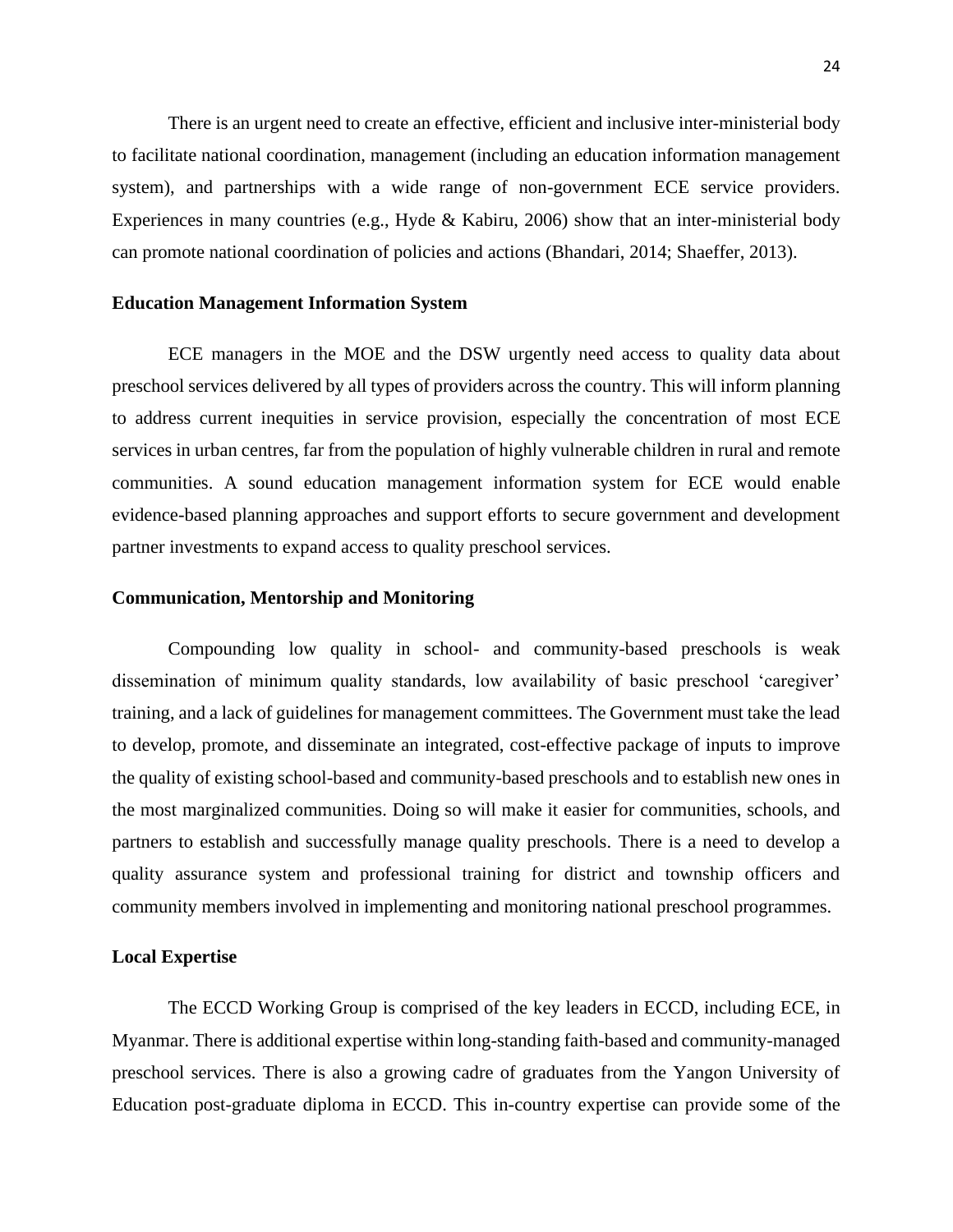technical support for expansion, quality improvement, monitoring, and evaluation of ECE. Guidance from these practice leaders, with their depth and breadth of understanding of needs and opportunities for ECE on the ground, can assist Myanmar to create an equity-based plan for expansion and quality improvements.

# **ECCD Resource Centre**

The ECCD Resource Centre in Yangon, which focuses on ECE, is a model for a similar centre needed in every state within Myanmar. This kind of centre would be a gathering place for preschool caregiver training, resource and knowledge exchange, and the production of locally meaningful, low-cost teaching and learning materials. At present, the rudimentary training and resource library offered at the centre in Yangon is inaccessible to most of the country.

# **Community Engagement**

Myanmar is driven by top-down management systems, which can miss opportunities to ensure that ECE is relevant and sustainable in local communities. A plethora of civil society organizations in Myanmar are adept at relationship building and participatory decision-making in communities aimed at ensuring that ECCD services, including ECE, are equity-based, culturally meaningful, linguistically appropriate, relevant to locally identified needs and goals for children, tailored to local human and other resources, and paced at a rate commensurable to the local community's capacity to generate income to support quality ECE. It is important, for example, to determine what languages should be used and taught in ECE and recruit teachers who are proficient in the local language(s) of the children (Ball, 2010). Research in other countries has shown that culturally and linguistically appropriate ECCD services can also help achieve peaceful relations among ethnic groups (Ball, 2010; South & Lall, 2016).

International studies demonstrate that investing in ECCD has long-term societal benefits, including less poverty, crime and social welfare spending, and increased economic productivity and competitiveness, tax revenue, and community health (Campbell et al., 2014; Heckman et al., 2007; Rao et al., 2017). The only known, rigorous study of the effectiveness of ECE in Myanmar showed that, compared to children who do not participate in ECE, participation in ECE for at least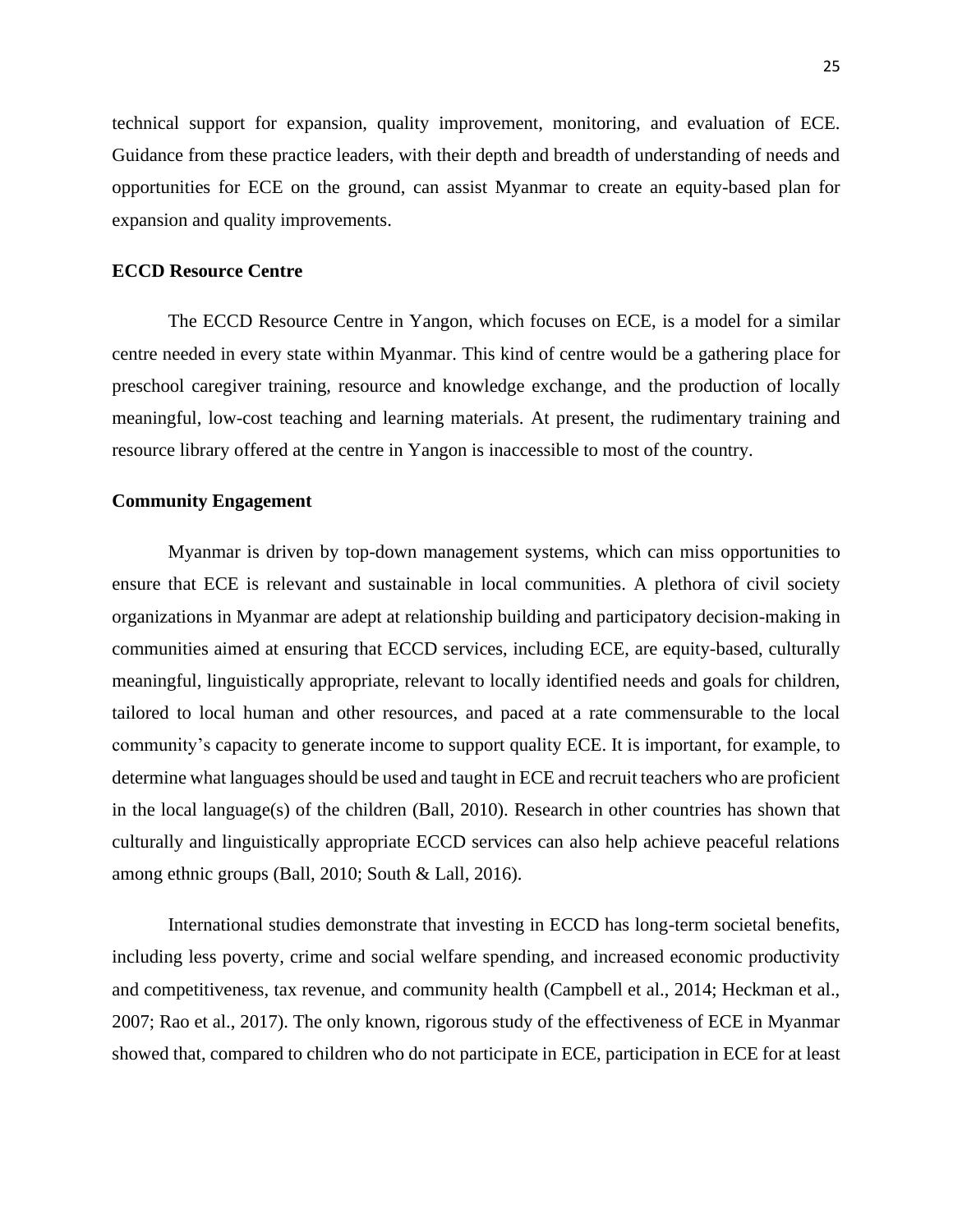one year is associated with better developmental outcomes, especially in language and emergent literacy, providing support for expansion of ECE (Richards et al., 2020).

# **References**

- Ang, L., & Wong, L. (2015). Conceptualising early childhood care and development in fragile states: understanding children and childhood in Myanmar. *Global Studies of Childhood, 5*(4), 367-380.
- Ball, J. (2010). *Enhancing learning of children from diverse language backgrounds: mother tongue-based bilingual or multilingual education in early childhood and early primary school years.* <https://unesdoc.unesco.org/ark:/48223/pf0000212270>
- Bhandari, A. (2014). *Cost and financing study on ECCD and kindergarten. Vol. - II ECCD costing and financing. Comprehensive Education Sector Review (CESR).* Myanmar Ministry of Education.
- Bradley, D. (2016). *The languages of Myanmar*. Report to UNICEF Myanmar. [www.academic.edu/32976865/The\\_Languages\\_of\\_Myanmar.](http://www.academic.edu/32976865/The_Languages_of_Myanmar)
- Campbell, F., Conti, G., Heckman, J.J., Moon, S.H., Pinto, R., Pungello, E., & Pan, Y. (2014). Early childhood investments substantially boost adult health. *Science, 343*(6178), 1478- 1485.
- Comprehensive Education Sector Review. (CESR). (2014). *Myanmar Comprehensive Education Sector Review (CESR, Early Childhood Care and Development Report.*
- Government of the Republic of Myanmar (2014). Multisectoral Early Childhood Care and Development Policy.
- Heckman, J.J., & Masterov, D.V. (2007). *The productivity argument for investing in young children.* National Bureau of Economic Research, Working Paper 13016. <https://www.nber.org/papers/w13016>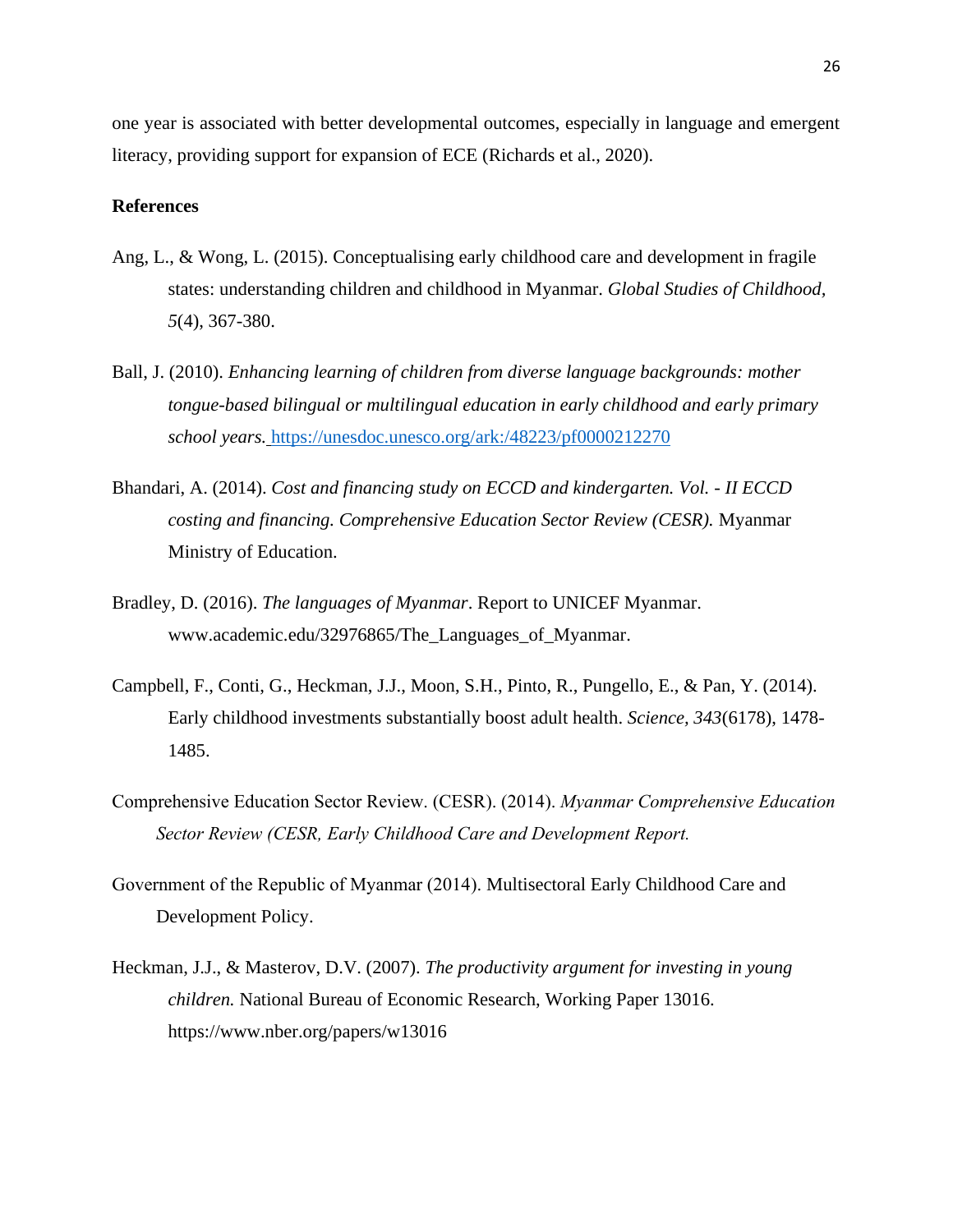- Hyde, K. A. L. and Kabiru, M. N. (2006). *Early childhood development as an important strategy to improve learning outcomes.* Paris, ADEA, Working Group on Early Childhood Development.
- Knoema (n.d.). *World data atlas. Myanmar – Net enrolment rate in pre-primary education.* [https://knoema.com/atlas/Myanmar/topics/Education/Pre-primary-Education/Net](https://knoema.com/atlas/Myanmar/topics/Education/Pre-primary-Education/Net-enrolment-rate-in-pre-primary-education)[enrolment-rate-in-pre-primary-education](https://knoema.com/atlas/Myanmar/topics/Education/Pre-primary-Education/Net-enrolment-rate-in-pre-primary-education)
- Ministry of Education. (MOE). (2014). *Education for All 2015. Post-2015 development agenda: Goals, targets and indicators special report.* <http://unesdoc.unesco.org/images/0022/002297/229723E.pdf>
- Ministry of Education. (MOE). (2016). *National Education Strategic Plan 2016-2021.* <https://www.globalpartnership.org/content/education-sector-plan-2016-2021-myanmar>
- Ministry of National Planning and Economic Development. (2011). *Monitoring the situation of children and women: Multiple Indicator Cluster Survey 2009-2010.* Government of the Republic of the Union of Myanmar.
- Ministry of Planning and Finance. (2019). *Myanmar living conditions survey 2017*. [http://documents1.worldbank.org/curated/en/921021561058201854/pdf/Myanmar-](http://documents1.worldbank.org/curated/en/921021561058201854/pdf/Myanmar-Living-Condition-Survey-2017-Report-3-Poverty-Report.pdf)[Living-Condition-Survey-2017-Report-3-Poverty-Report.pdf](http://documents1.worldbank.org/curated/en/921021561058201854/pdf/Myanmar-Living-Condition-Survey-2017-Report-3-Poverty-Report.pdf)
- Ministry of Social Welfare, Relief and Resettlement. (MSWRR). (2007). *Preschool curriculum and syllabus*. Government of the Republic of the Union of Myanmar.
- Ministry of Social Welfare, Relief and Resettlement. (MSWRR). (2014). *The Law Relating to the Early Childhood Care and Development. Pyidaungsu Hluttaw Law No. 4/ 2014.* The 7<sup>th</sup> Waxing of Tabodwe, 1375 M.E (6 February). Government of the Republic of the Union of Myanmar.
- Pann Pyoe Lett Foundation. (2014). *Capacity gap analysis of preschool teachers in Myanmar*. UNICEF Myanmar.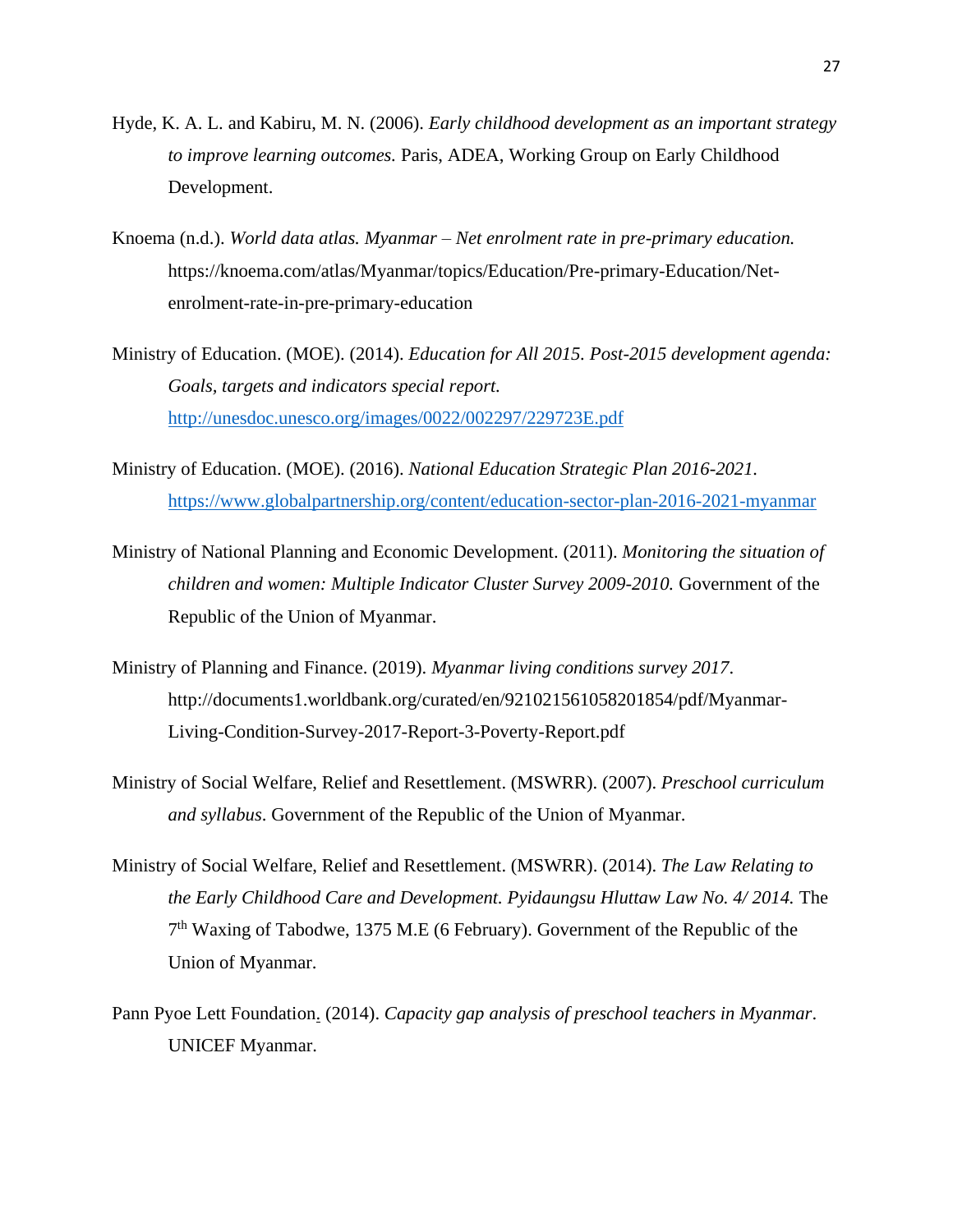- Rao, N., Sun, J., Ng, N., Becher, Y., Lee, D., Ip, P., & Bacon-Shone, J. (2016). *East Asia-Pacific early child development scales – short form. Final report.* Asia Pacific Regional Network for Early Childhood (ARNEC).
- Rao., N., Yousafzai, A., & Ip, P. (2017). Systematic review and meta-analyses of parenting and early childhood educational interventions. Web Appendix 2 (pp. 10-15). *The Lancet, 389* (10064), 91-102.
- Richards, B., Umayahara, M., Maw, N., & Rao, N. (2020). Early childhood education, language of instruction, and child development in Myanmar: comparisons among ethnolinguistic groups. *Early Education and Development*, 1-22. <https://doi.org/10.1080/10409289.2020.1755179>
- Shaeffer, S. (2013). *Enhanced primary school quality through management reform and improved classroom practices.* UNICEF Myanmar.
- South, A., & Lall, M. (2016). *Schooling and conflict: ethnic education and mother tongue-based teaching in Myanmar.* The Asia Foundation and USAID. <https://asiafoundation.org/resources/pdfs/SchoolingConflictENG.pdf>
- UNESCO (2006). *Strong foundations: early childhood care and education. EFA global monitoring report.* Paris: UNESCO. https://unesdoc.unesco.org/ark:/48223/pf0000147794
- UNESCO (2012). *Global education digest 2012.* UNESCO Institute of Statistics. <http://www.uis.unesdoc.unesco.org/images/0022/002237/223703e.pdf>
- UNESCO (2013). *Myanmar country programming document 2013-2015*. Bangkok: UNESCO. [http://unesdoc.unesco.org/images/0022/002237/223703e.pdf](http://unesdoc.unesco.org/images/0022/002237/223703e.pdf/)
- UNESCO (2014). *Education for All Global Monitoring Report. Teaching and learning: achieving quality for all*.<https://unesdoc.unesco.org/ark:/48223/pf0000225660>
- UNESCO Institute for Statistics & UNICEF (2015). *Fixing the broken promise of education for all: Findings from the global initiative on out-of-school children.*